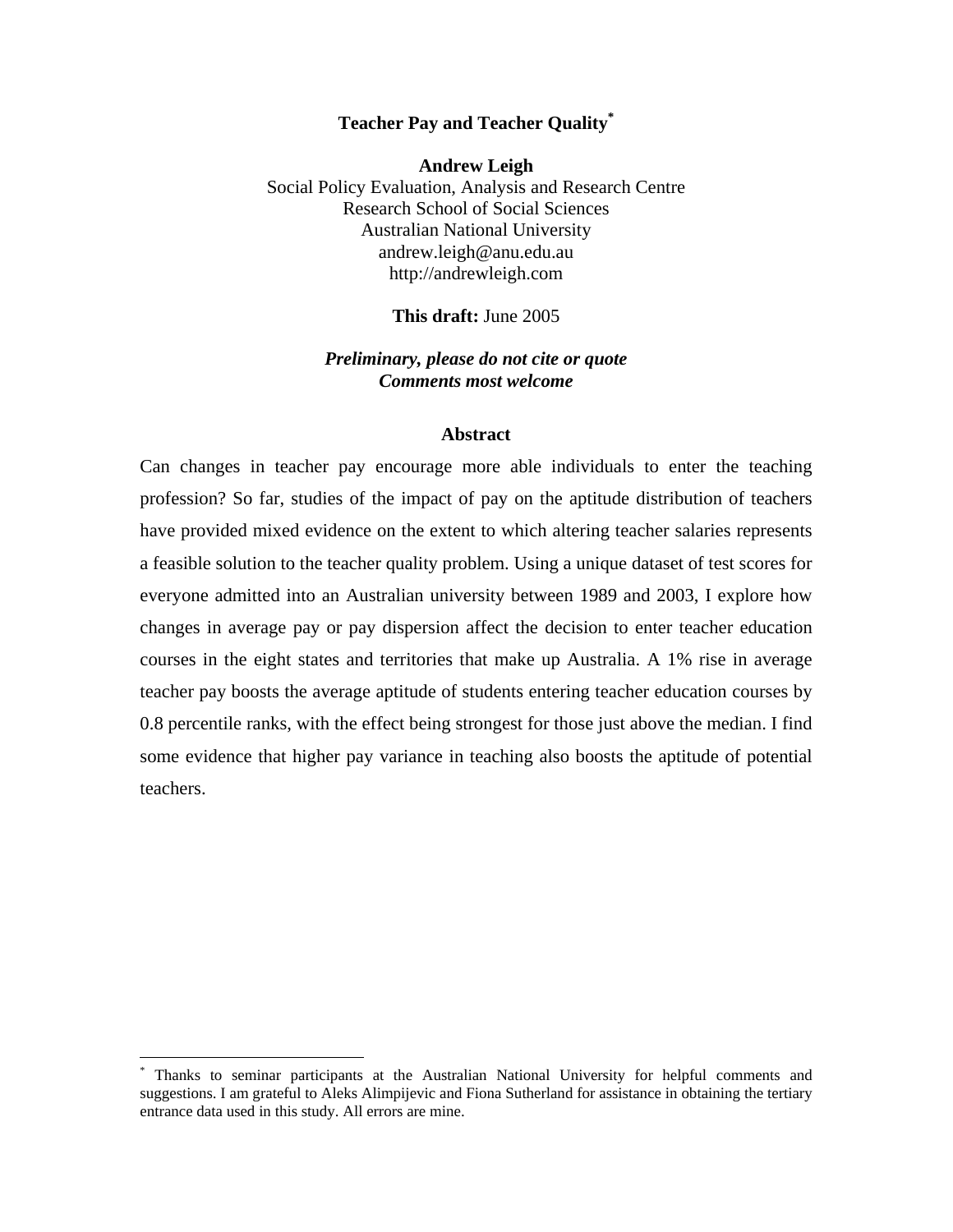#### **1. Introduction**

Recent studies have provided substantial evidence in favor of two propositions: teacher quality is an important determinant of student achievement; and teacher aptitude has declined substantially over the past generation. Partly as a result of this research, improving the average quality of the teaching workforce has received increasing policy attention.

One of the ways in which teacher quality might potentially be improved is by altering the pay structure within the teaching profession. Yet existing studies do not provide a clear picture on the relationship between teacher salaries and teacher quality. This study analyses the relationship between teacher pay and teacher aptitude, using variation within states over time. The data are drawn from Australia, a country that appears to have experienced the same decline in teacher quality as the United States. The research utilizes a dataset containing test scores for every Australian student entering university over a 15 year period, making it possible to compare the scores of those entering teacher education courses with other students. Matching this to detailed information on the salaries of new teachers makes it possible to explore the impact of changes in teacher pay on the quality of potential teachers.

Controlling for state-specific and time-specific effects, I find that raising average pay has a positive and significant impact on the aptitude of those entering teacher education courses. Furthermore, there is suggestive evidence that increasing the variance of teacher pay also boosts the aptitude of potential teachers. Looking across the distribution of teacher test scores, the impact of an increase in average pay or pay dispersion is strongest in the top half of the distribution.

The remainder of this paper is organized as follows. Section 2 briefly discusses the relevant literature. Section 3 outlines a simple model of teacher quality. Section 4 presents the empirical strategy and results. The final section concludes by showing simulations of two potential policy reforms.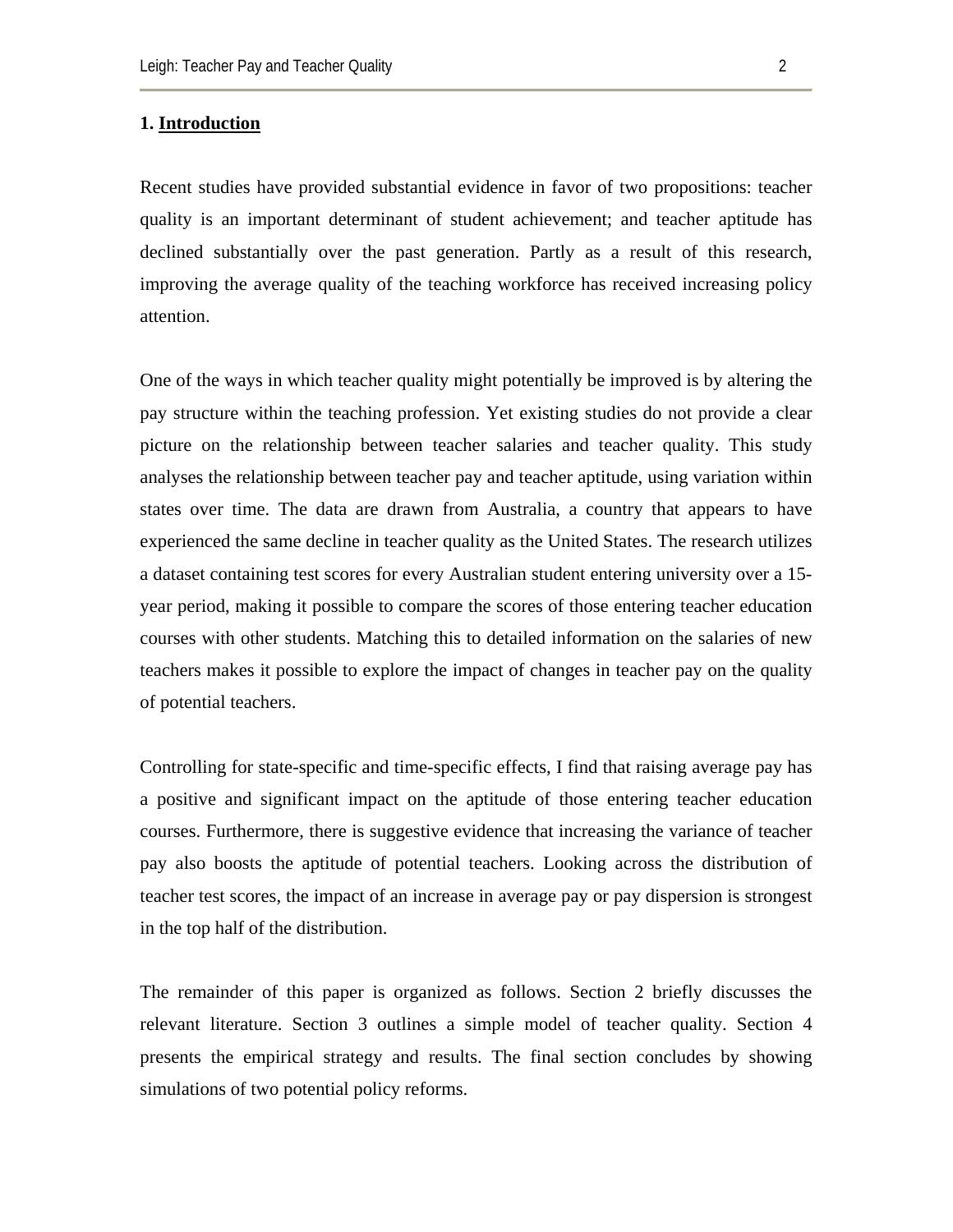Studies of US teacher quality have shown that the performance gap between the best and worst teachers is substantial. Using panel data, with teacher and student fixed effects, Rockoff (2004) and Rivkin, Hanushek and Kain (2005), conclude that moving up one standard deviation on the teacher quality distribution leads to a gain in student achievement of approximately 0.1 standard deviations. This suggests that switching from a teacher at the 10th percentile to a teacher at the 90th percentile would raise a student from the median to the 60th percentile.

At the same time, researchers using a variety of different surveys have shown that the academic aptitude of those who enter teaching in the US has fallen over the past 3-4 decades. Corcoran, Evans and Schwab (2004) combine four longitudinal surveys, spanning the early-1960s to the mid-1980s, and find that the percentage of teachers who placed in the top twenty percent on national achievement tests fell markedly during this era. Evidence from the National Longitudinal Surveys of Youth (Bacolod 2001) and the ACT exam (Leigh and Mead 2005) support this conclusion. In Australia, Leigh and Ryan (2005) observe a similar decline in teacher aptitude over the past two decades.

Several studies have sought to determine the impact of teacher pay on teacher quality. Given that we observe a positive relationship between test scores and wages across the labor market (Murnane, Willett, and Levy 1995 for the US; Marks and Fleming 1998 for Australia), it would perhaps be surprising if the same did not hold true in the labor market for teachers. However, Ballou and Podgursky (1995, 1997) present simulations showing that since teaching labor markets are typically in a state of excess supply, raising average teacher pay would have a small effect at best on the SAT scores of prospective teachers. Exploiting natural variation in average salaries across school districts at a single point in time, Figlio (1997) finds that districts with higher teacher salaries tend to attract more teachers from selective colleges and with subject matter qualifications. While Figlio attempts to control for factors that may affect both teacher pay and teacher quality, the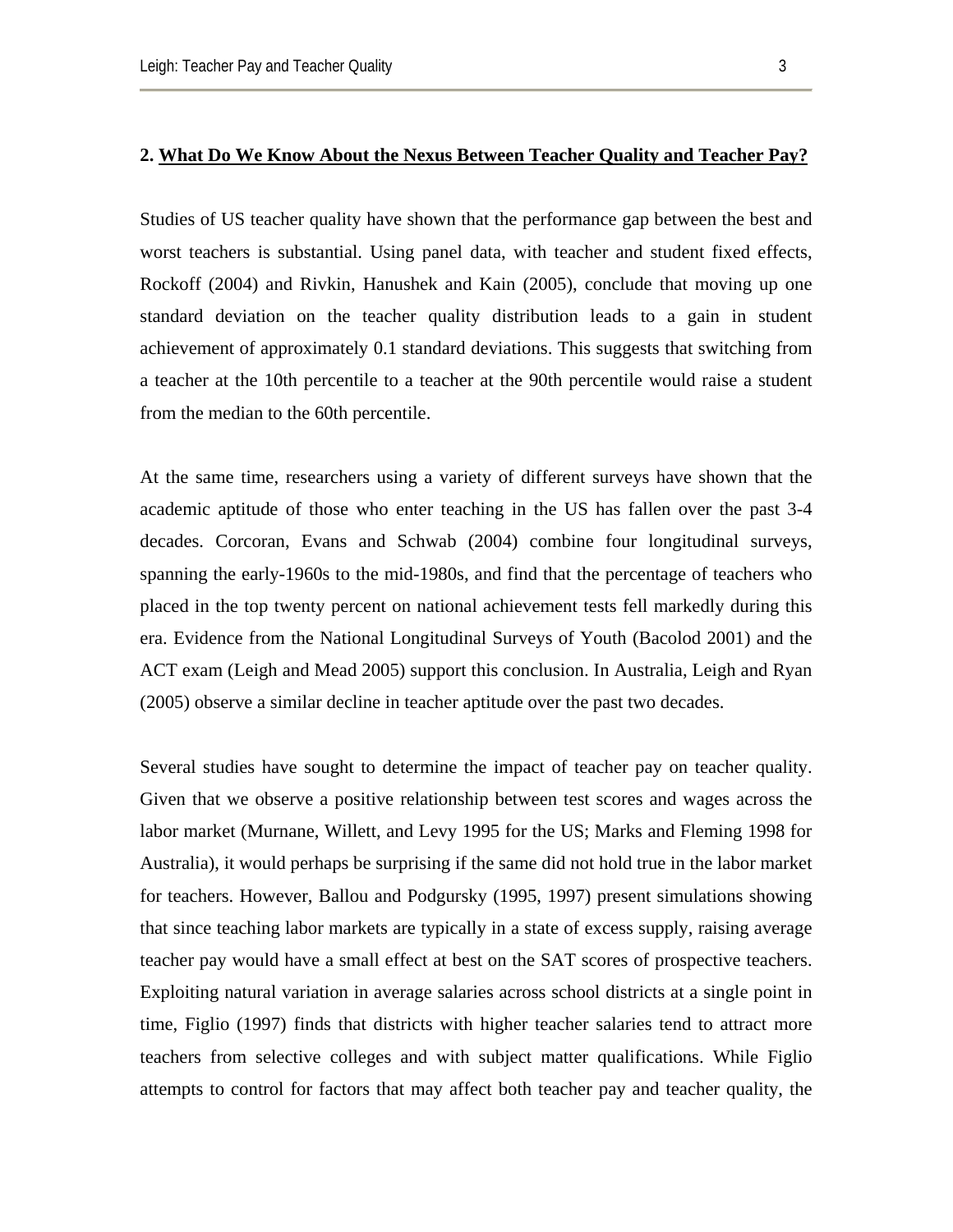use of a single cross-section raises the possibility that certain districts have unobservable characteristics that are positively correlated with both teacher pay and teacher quality.

Other researchers have estimated the direct impact of teacher pay on student outcomes. A standard approach is to construct repeated cross-sections from US states in census years, allowing estimation of models with state and year fixed effects. Card and Krueger (1992) use variation in teaching wages across states, and find that a 10% rise in teachers' salaries leads to a 0.1 percentage point increase in the rate of return to schooling for white males born between 1920 and 1949. Loeb and Page (2000) also use state-level variation in relative teachers' wages from the 1960-90 censuses, and find that a 10% increase in the teaching wage reduces the high school dropout rate a decade later by 3-4%.

However, some studies focusing on more recent cohorts have found a weak or nonexistent relationship between pay and student performance (see Betts 1995 using the National Longitudinal Survey of Youth; Grogger 1996 using the High School and Beyond survey). In a meta-analysis of 119 studies, Hanushek (1997) notes that 45% observe a positive relationship between teacher pay and student performance, 25% find a negative relationship, and the reminder did not specify the sign of the effect.<sup>[1](#page-3-0)</sup> So far as I have been able to ascertain, there is no empirical evidence on the relationship between teacher quality and student performance in Australia.

# **3. A Simple Model of Teacher Quality**

 $\overline{a}$ 

In the Australian context (as in most European countries, though not the US), students must choose their college major at the time of entry into university. Although moving between courses is theoretically possible, in practice most students remain in their chosen

<span id="page-3-0"></span><sup>&</sup>lt;sup>1</sup> One related literature looks at the relationship between teacher pay and the supply of teachers, finding a positive relationship (Zabalza 1979; Chung, Dolton and Tremayne 2004). Another literature looks at the decision to quit teaching, and generally finds a robust relationship between pay and retention (Hanushek, Kain and Rivkin 1999; Dolton and van der Klaauw 1999; cf Frijters, Shields, and Wheatley-Price 2004). In the Australian context, Webster, Wooden and Marks (2004) cite a survey by Ministerial Council on Education, Employment, Training and Youth Affairs, which found that the most-frequently mentioned factor that would assist retention was remuneration, rating above reduced workloads and improved employment conditions.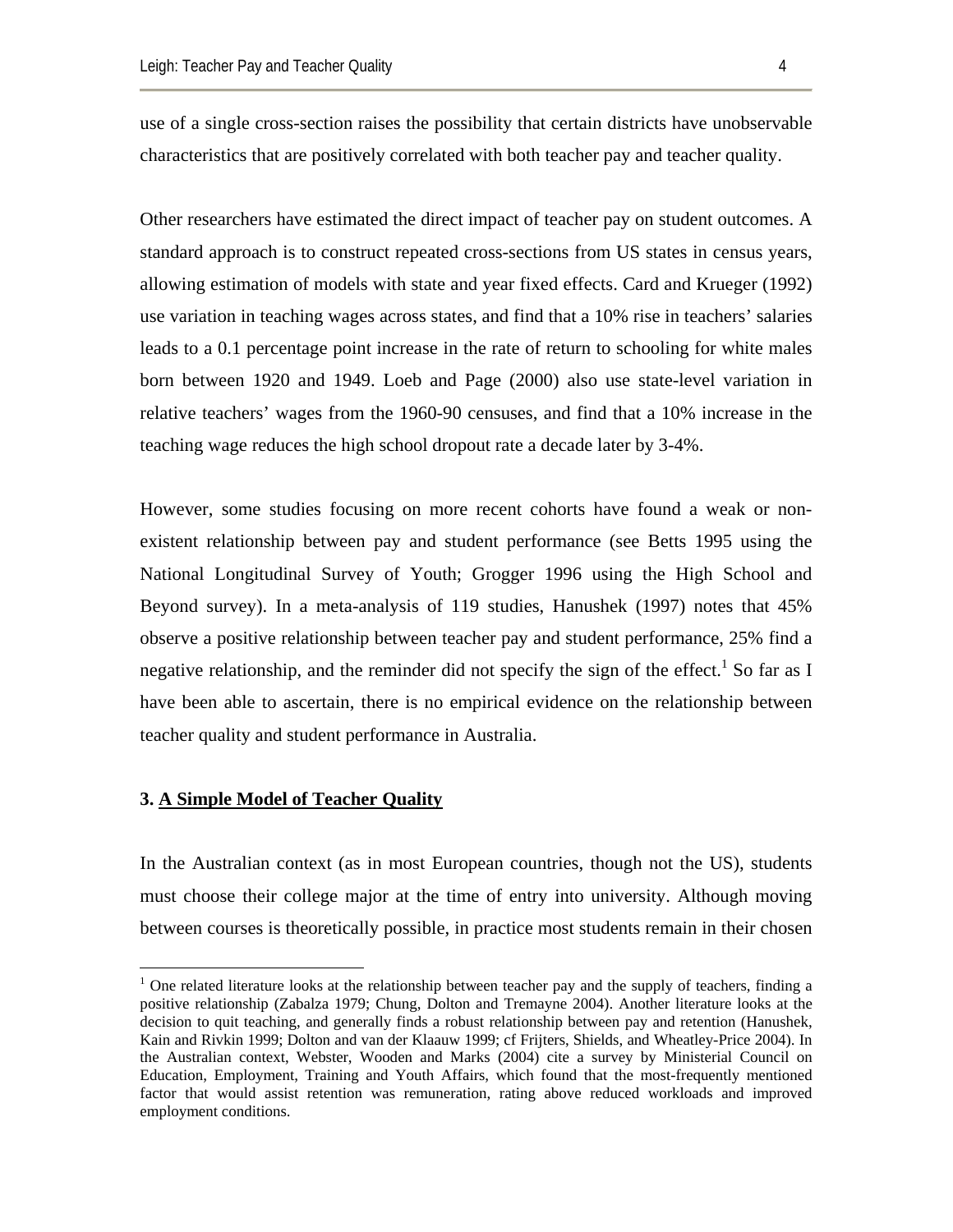1

major until graduation. College entry is determined almost entirely by statewide examinations, with each course in each college having its own entry cutoff. The number of places in each course and college is predetermined by the college and the federal government. For the typical young Australian, the occupational choice is therefore made at the end of high school. Moreover, the course choices of high-ability students will affect the choices available to low-ability students: if a large number of high-ability students switch to a particular course, the minimum entry standard for that course will rise, preventing low-ability students from enrolling. The test score distribution in teacher education courses therefore reflects the number of available places in these courses, and the demand by students. Since the vast majority of Australian students attend a university in their state, I assume that students do not move across state boundaries to attend university, and that they do not move to a different state to teach after graduating.<sup>[2](#page-4-0)</sup>

To model this environment, suppose a simple career choice model in which all individuals select a teaching or alternative non-teaching career at the end of their high schooling. For simplicity, suppose that the alternate occupation also requires a college degree, requiring the same number of years of postsecondary studies as a teaching qualification (this makes it possible to ignore the costs of university education). Assume also that in making the occupational choice, students' decisions are not influenced by the possibility of later switching into a different career.

The decision of individual i, living in state s, in year t to choose a teaching career (denoted by the superscript TCH), or an alternative non-teaching career (denoted by the superscript ALT) will therefore be determined by four factors: her expected pay in teaching, her expected pay in an alternative occupation, the expected non-wage characteristics of teaching, and the expected non-wage characteristics of the alternative occupation.

<span id="page-4-0"></span> $2$  In 2003, only 9.8% of commencing Australian university students were studying at a university in a different state from their state of residence. Source: author's calculations, based on Department Employment, Science and Training, *Selected Higher Education Statistics*, Section 3.1, Table 4 (2003). Teaching in a different state after graduation is not impossible, but is made less likely by the fact that teacher education students build up contacts with local schools through their practicum teaching.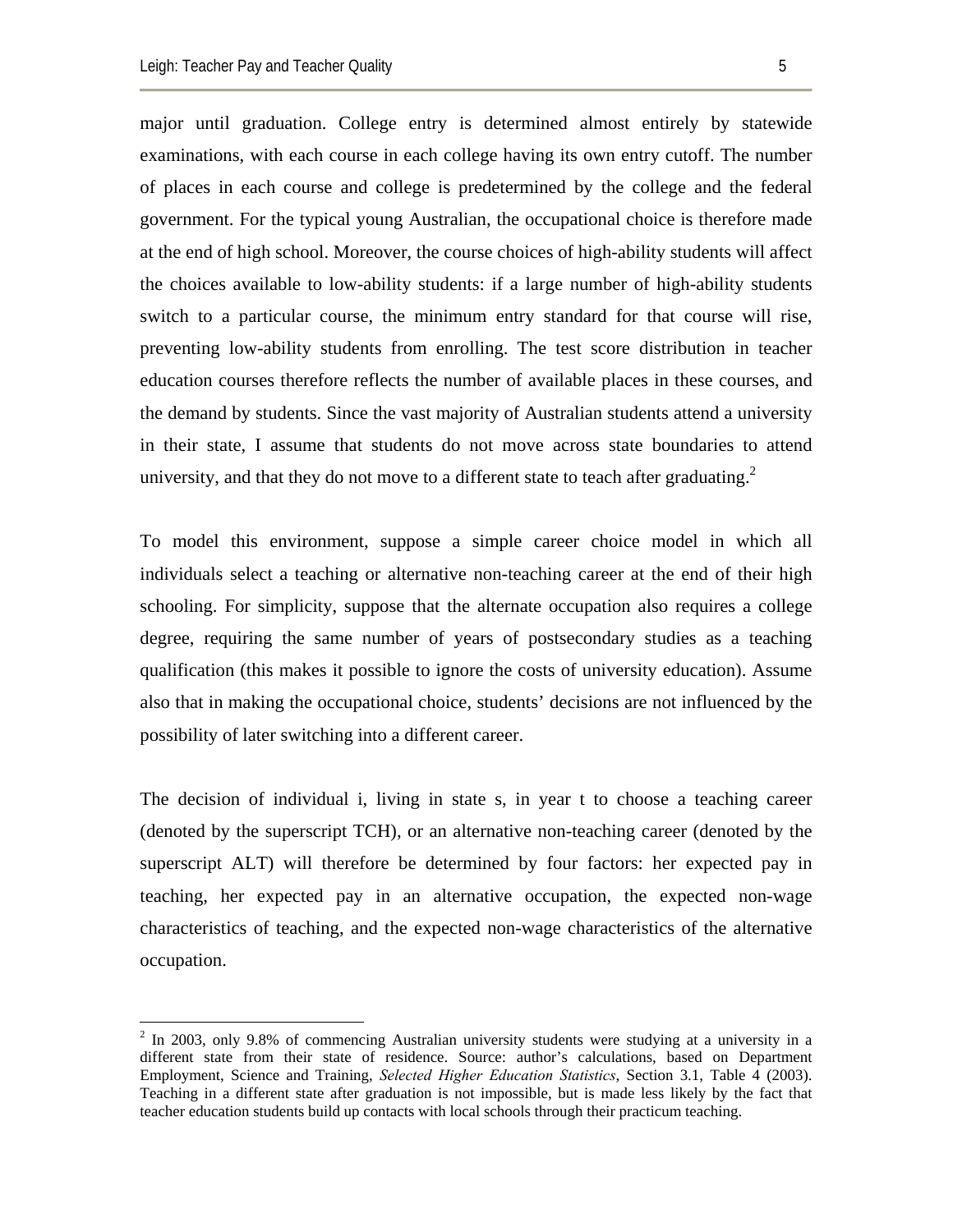$$
P(Teach)_{ist} = F\left[E\left(W_{ist}^{TCH}\right), E\left(W_{ist}^{ALT}\right), E\left(NW_{ist}^{TCH}\right), E\left(NW_{ist}^{ALT}\right)\right]
$$
\n
$$
\tag{1}
$$

Assuming that students do move across state boundaries, teacher quality will therefore be affected by the average wage in teaching and alternative occupations, the non-wage characteristics in teaching and alternative occupations, and the quantity constraint imposed by the government on the number of places in teacher education courses and courses leading to alternative occupations.

Suppose further that the non-wage characteristics (compensating differentials) in teaching and alternative occupations do not vary by ability, but that wages do vary by ability, with *WHigh* denoting the average wage of a high-ability person, and *WLow* the average wage of a low-ability worker. The mean quality of those entering teacher education courses in a given state and year ( $\overline{TQ}$ ) will therefore be determined by:

$$
\overline{TQ}_{st}^{TCH} = F\left(\frac{\overline{W}_{st}^{TCH}}{\overline{W}_{st}^{ALT}}, \frac{\overline{WHigh}_{st}^{TCH}}{\overline{WLow}_{st}}\right), \frac{\overline{WHigh}_{st}^{ALT}}{\overline{WLow}_{st}}\right), \frac{\overline{NW}_{st}^{TCH}}{\overline{WLow}_{st}}\left(\frac{\overline{Q}_{st}^{TCH}}{\overline{NW}_{st}}\right)
$$
(2)

The first term in parentheses is the relative wage (the average teaching wage, divided by the average wage in alternative occupations). The second term is pay variance within teaching (the ratio of high-ability to low-ability wages), while the third term is pay variance in alternative occupations. The fourth term is relative non-wage benefits (the ratio of non-wage benefits in teaching to the non-wage benefits in alternative occupations), and the fifth term is the relative availability of teacher training positions (the number of places available in teaching courses divided by the number of places in other courses).

Within this simple model, we should expect the partial derivative of teacher quality with respect to the relative wage and relative non-wage benefit terms to be positive. Likewise, as in Roy (1951) and Hoxby and Leigh (2004), if the returns to ability are positively correlated across occupations, then the partial derivative of teacher quality with respect to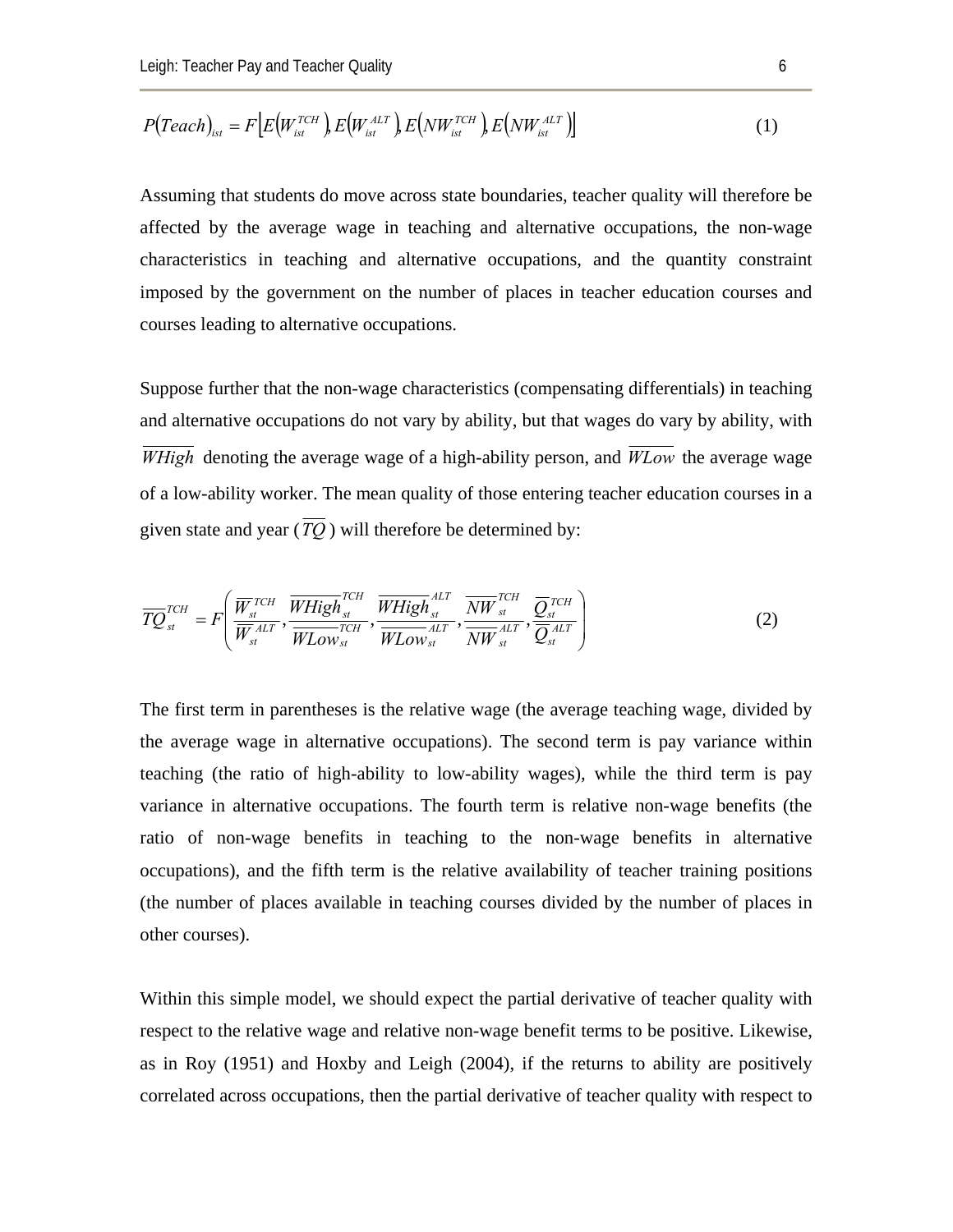teaching pay variance should be positive, while the partial derivative of teacher quality with respect to pay variance in alternative occupations should be negative. Lastly, the partial derivative of teacher quality with respect to the relative availability of teacher training positions is expected to be negative, since expanding the number of available places in teacher education courses will have the effect of lowering the entry cutoff for these courses.

#### **4. Empirical Strategy and Results**

To test the theoretical model, I use as a proxy for teacher quality the test score rank of those who enter teacher education courses. Naturally, this is not a perfect measure of teacher quality. Were the data available, for example, it might be preferable to use student-level panel data to estimate a measure of the value-added by each teacher. However, the use of teacher aptitude as a proxy for teacher quality has been validated in other studies, which have found a strong positive correlation between teachers' classroom performance and their own standardized test scores. This relationship appears to hold for teachers' scores in state teacher certification exams (Ferguson 1991; Ferguson and Ladd 1996), and for teachers' exams when they were in high school (Ehrenberg and Brewer 1994). Comparing various predictors of teacher quality, Ehrenberg and Brewer (1994) conclude that a teacher's own test scores and the selectivity of the college that she attended are both positively related to her students' achievement, with the teacher's test scores having the stronger effect. $3$ 

To investigate the relationship between teacher pay and teacher quality, I therefore estimate an equation in which *TER* denotes the average tertiary entrance rank of those entering teaching in a given state and year and  $\overline{W}$  is the average wage. As a proxy for the return to ability in teaching and non-teaching occupations, I include the interquartile range of earnings (IQR), where *W75* and *W25* denote the wage at the 75th and 25th percentiles respectively. Within teaching, salary variance arises from pay dispersion

<span id="page-6-0"></span> $\frac{1}{3}$  $3$  A meta-analysis by Hanushek (1997) found that in 64% of studies looking at the relationship between teacher test scores and student outcomes, the relationship was positive, while the relationship was negative in only 25% of studies (in the remaining 11% of studies, the sign was unspecified).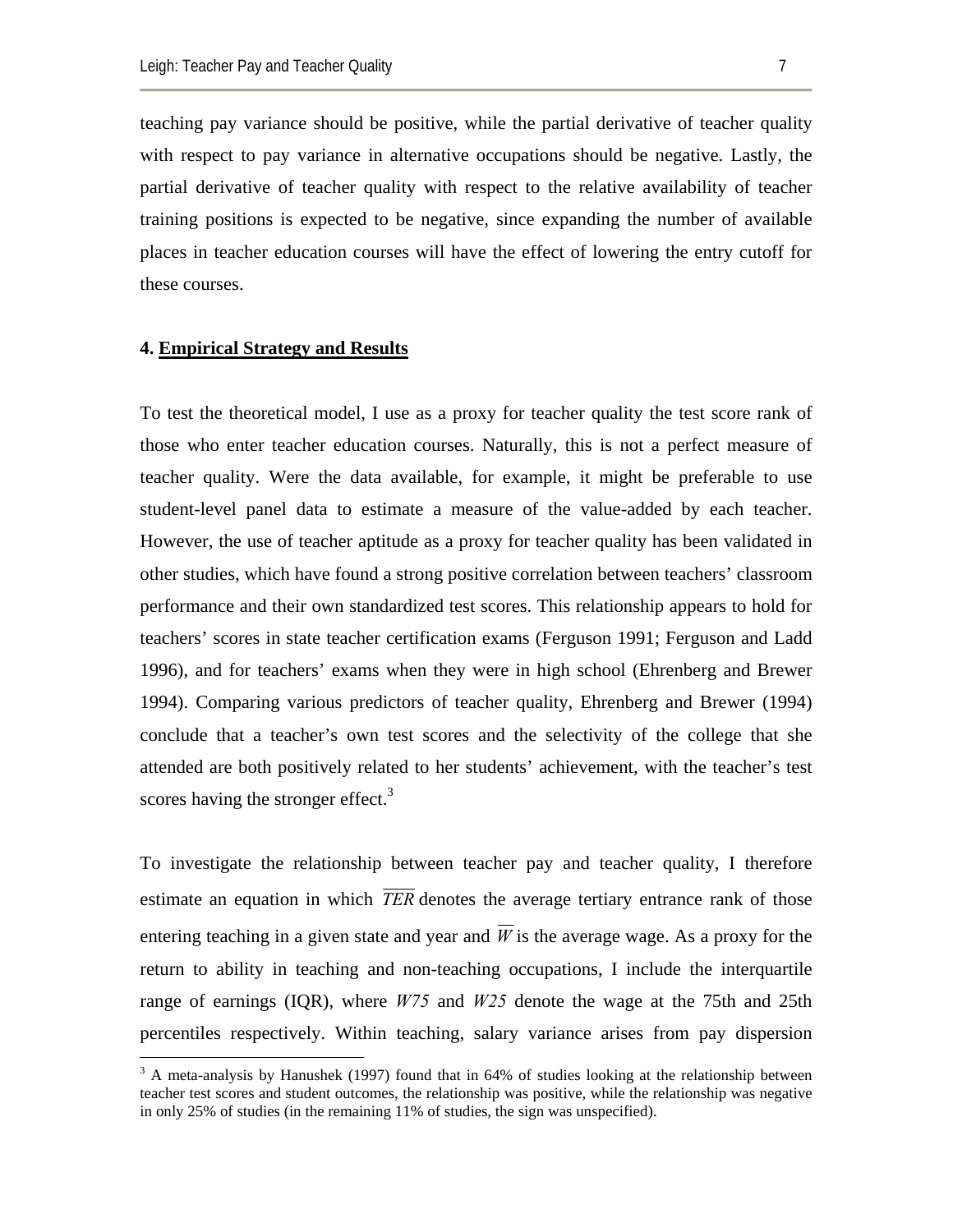within the government school sector, within the non-government school sector, and between the government and non-government school sectors. While the first is likely to be minimal, the second and third will be larger. In non-teaching occupations, salary variation reflects both inter-occupational and intra-occupational pay dispersion.

As a proxy for the non-wage benefits in teaching, I include *ClassSize* , the studentteacher ratio in a given state and year. *Places* denotes the number of university places in teaching and alternative courses made available by the federal government in a given state and year. This is designed to take account of changes in policy that might be correlated with teacher pay schedules. To control for general labor market effects, *Unemp* is the state unemployment rate, and  $\delta$  and  $\gamma$  are state and year fixed effects respectively. The state fixed effects absorb time-invariant unobservables in a state that are correlated with both teacher pay and the aptitude of potential teachers. Year fixed effects absorb factors that affect all states at the same time, such as labor market shocks, or demographic cycles affecting student enrolment and teacher retirement. Standard errors are clustered at the state level, to take account of serial correlation (Bertrand, Duflo and Mullainathan 2002). The equation to be estimated is therefore:

$$
\overline{TER}_{st}^{TCH} = \alpha + \beta_1 \frac{\overline{W}_{st}^{TCH}}{\overline{W}_{st}^{ALT}} + \beta_2 \frac{W75_{st}^{TCH}}{W25_{st}^{TCH}} + \beta_3 \frac{W75_{st}^{ALT}}{W25_{st}^{ALT}} + \beta_4 \overline{ClassSize}_{st}
$$
\n
$$
+ \beta_5 \frac{Places_{st}^{TCH}}{Places_{st}^{ALT}} + \beta_6 Unemp_{st} + \beta_7 Female_{st} + \delta_s + \gamma_t + \varepsilon_{st}
$$
\n(3)

Tertiary entrance rankings are available for all Australian students who entered an undergraduate degree at an Australian university between the years 1989 and 2003. These figures are provided to the Department of Employment, Science and Training by universities on an annual basis. Although test scores are comparable across universities in the years 2000-03, universities did not report on a common metric in earlier years, with scales varying even between different universities in the same state and year. For each university, state and year, I therefore convert all scores into percentile rankings. While making the data usable, this has the disadvantage that regressions will only be identified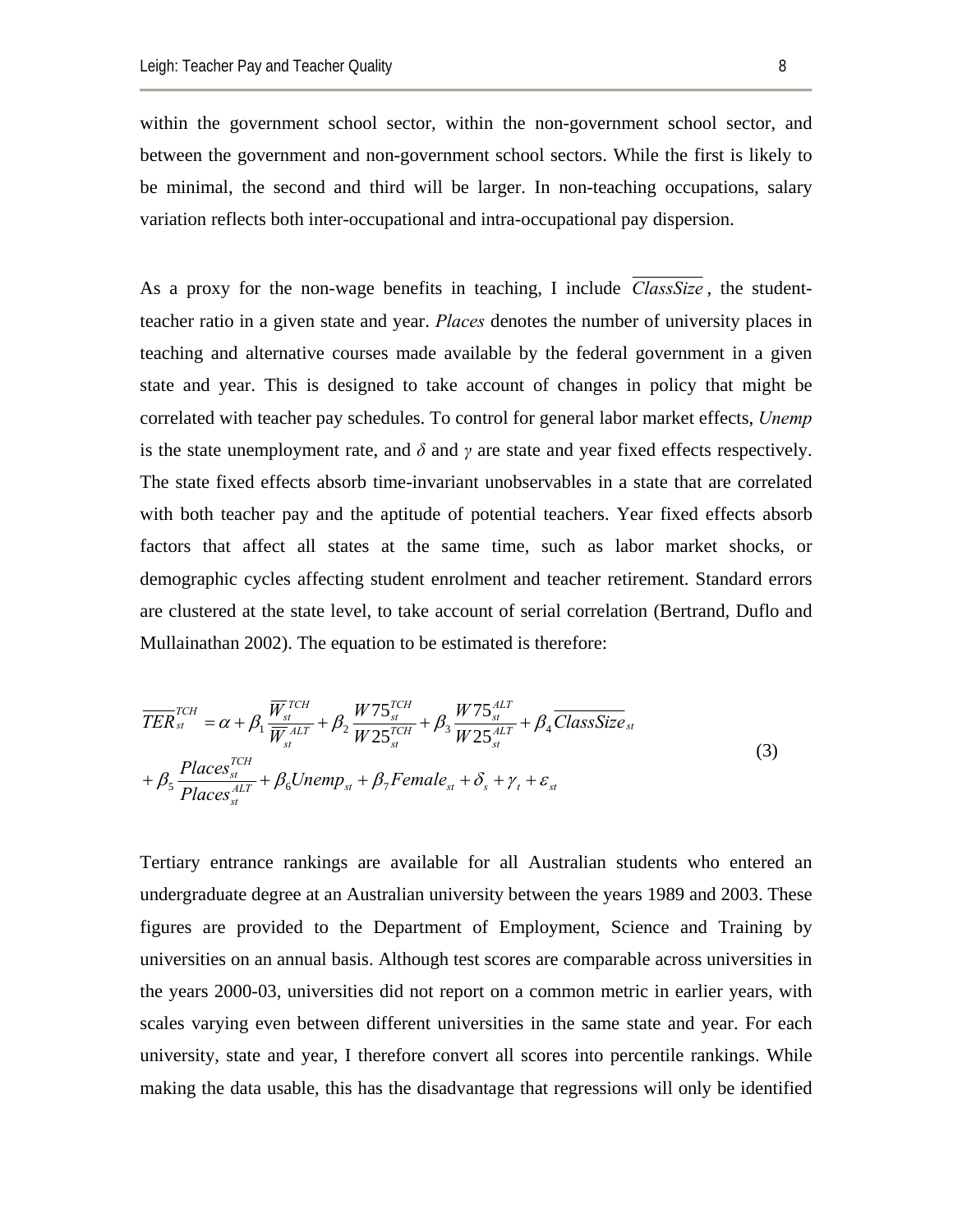$\overline{a}$ 

from changes in rankings within universities, and not from movements between less selective universities and more selective universities. Over the years 2000-03, the correlation between this derived ranking and the comparable tertiary entrance rank (the Universities Admissions Index) is 0.74.

Salary information is derived from the annual Graduate Destination Survey, a mail-out survey conducted in April of each year. New teachers are assumed to have started work in January or February, so the salary information collected in April is matched to tertiary entrance rankings that are based on incoming university students' decisions in January of the same year (later, I also experiment with using salary information from the previous year). In the case of teachers and non-teachers, salaries are for those employed full-time. More information about the key variables is supplied in the Data Appendix. Table 1 presents summary statistics.

| <b>Table 1: Summary Statistics</b>          |             |           |        |            |
|---------------------------------------------|-------------|-----------|--------|------------|
| <b>Variable</b>                             | <b>Mean</b> | <b>SD</b> | Min    | <b>Max</b> |
| <b>Percentile Ranking</b>                   | 39.317      | 6.996     | 2.462  | 54.344     |
| <b>Relative Teacher Pay</b>                 | 0.929       | 0.046     | 0.748  | 1.055      |
| <b>IQR</b> in Teaching                      | 1.291       | 0.106     | 1.000  | 2.467      |
| <b>IQR</b> in Alternative Occupations       | 1.497       | 0.071     | 1.273  | 1.757      |
| <b>Student-Teacher Ratio</b>                | 15.212      | 0.673     | 13.100 | 16.400     |
| <b>Relative Number of University Places</b> | 0.071       | 0.034     | 0.002  | 0.211      |
| in Teacher Education                        |             |           |        |            |
| <b>Unemployment Rate</b>                    | 7.723       | 1.535     | 3.875  | 11.753     |
| Female                                      | 0.763       | 0.425     | 0.000  | 1.000      |

Note: Data collapsed into 217 state-year-sex cells, and then weighted by the number of entrants into teacher education courses in a given state and year.

Figure 1 shows a kernel density plot of the percentile ranks of the entrants into teacher education courses in the period 1989-2003, based on the 90,849 individuals for whom TER scores are available. The distribution peaks just below 5, and steadily declines thereafter. The interquartile range is from 16 to 60, while the median is 36. Note that although those in teacher education courses rank below average for university entrants, they still rank above average if compared with their entire age cohort.<sup>[4](#page-8-0)</sup>

<span id="page-8-0"></span><sup>&</sup>lt;sup>4</sup> Over the period 2000-03, test scores for all university entrants are scaled according to the Universities Admissions Index (UAI), which is designed to rank individuals against all those in their age cohort, taking into account the fact that some students drop out of school before taking the test. In this period, the mean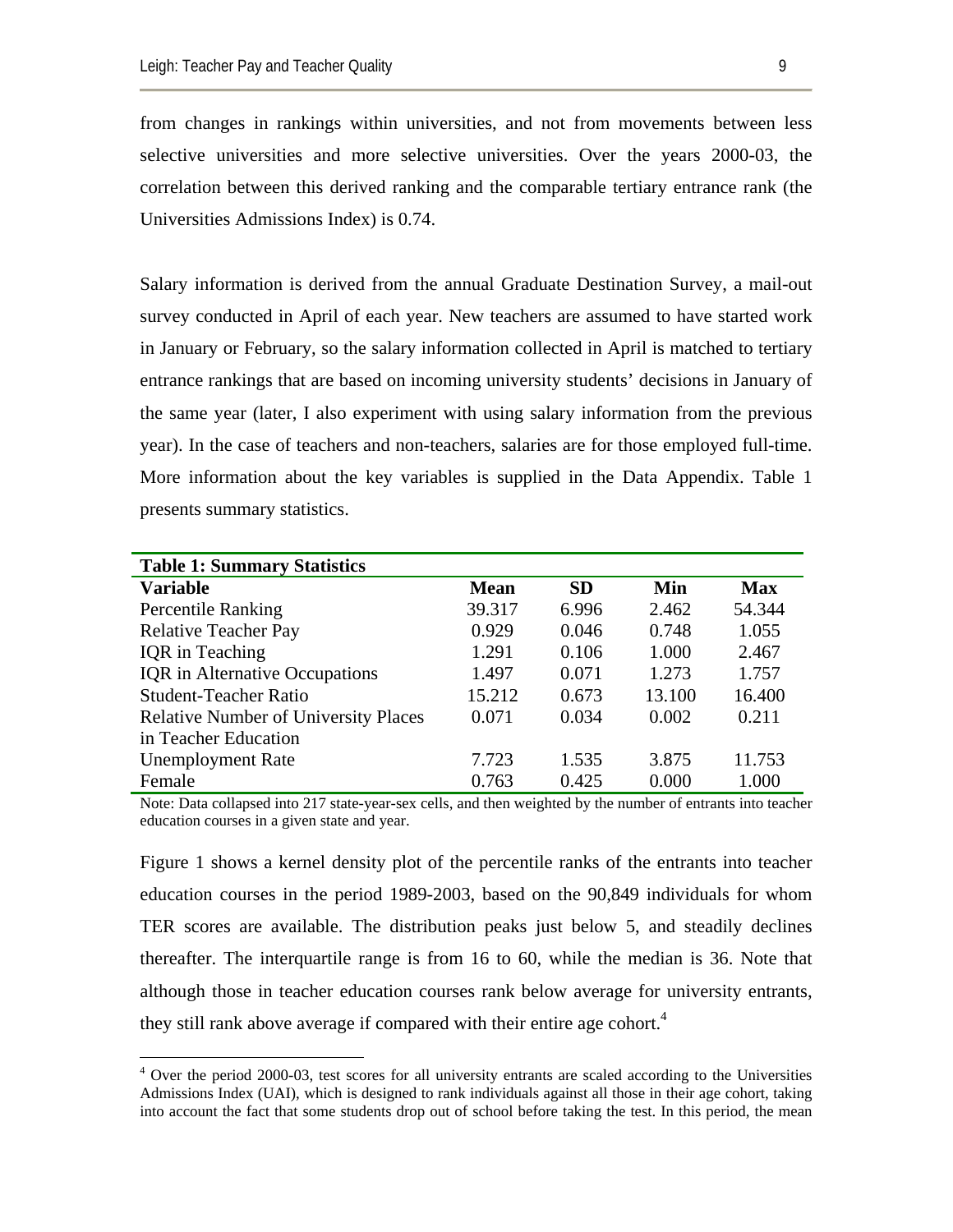

To see the relationship between the average percentile rank of student entering teacher education courses and relative teacher salaries, Figure 2 charts the two figures over the period 1989-2003, for each of the eight states and territories in Australia.

UAI for entrants into teacher education courses was 77, the interquartile range was 70-85, and the median was 78.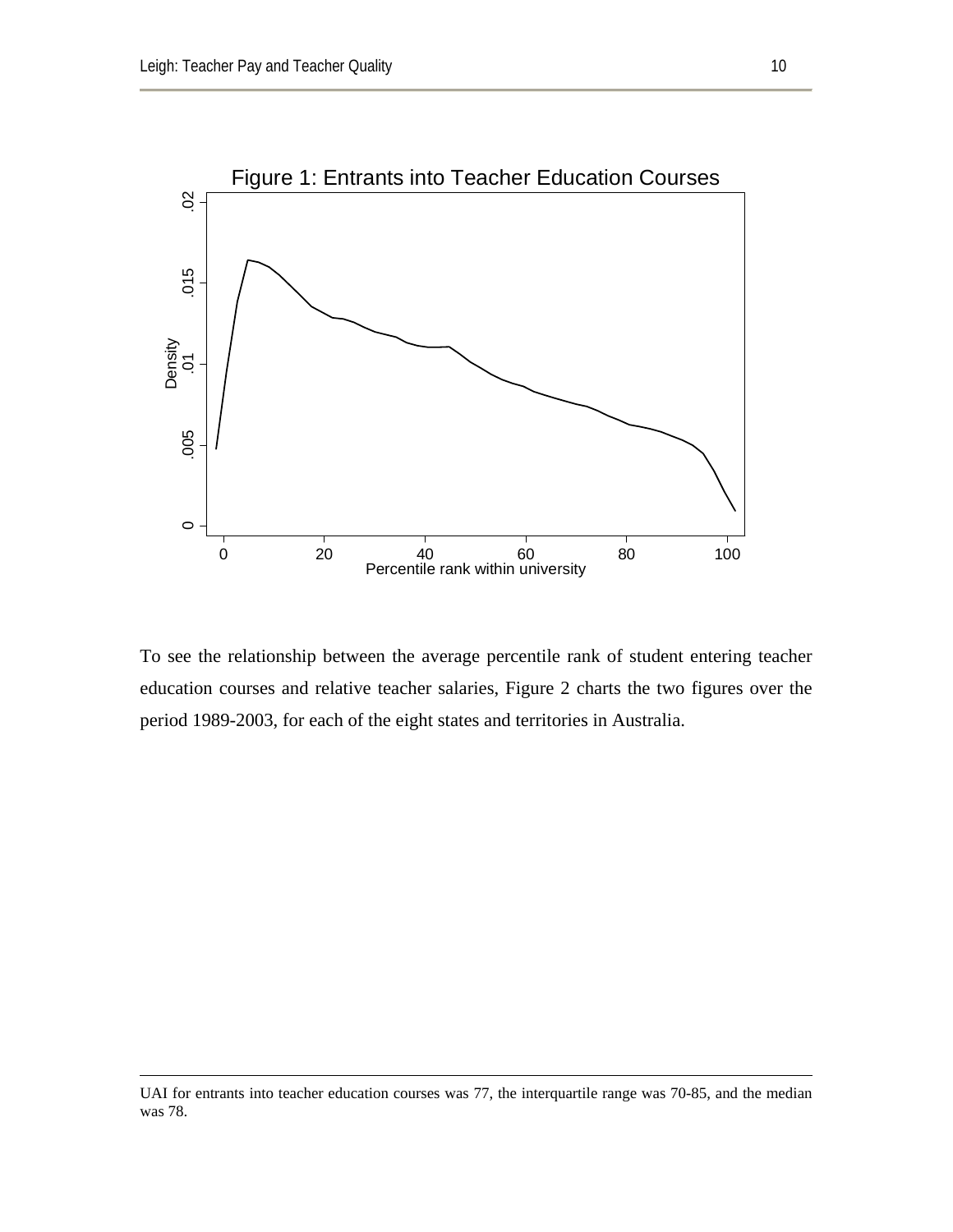

# Figure 2: Teacher Pay (solid line, left axis) and Teacher Quality (dashed line, right axis)

Table 2 shows the results from estimating equation (3), first for all entrants into teacher education courses, and then separately by gender. Average teacher pay appears to have a positive and significant impact on the aptitude of those entering teacher education courses. In the pooled specification, the coefficient on average teacher pay is 82, suggesting that a 1% rise in average teacher pay is associated with an 0.8 point increase in the mean percentile rank of potential teachers. The coefficient is slightly large for men than for women.

The coefficients on pay variance mostly have the expected sign (positive for variance in teaching, negative for variance in alternative occupations), but not statistically significant. Lower teacher-student ratios are associated with higher teacher quality, though the coefficient is only significant at the 10% level. The other controls are statistically insignificant.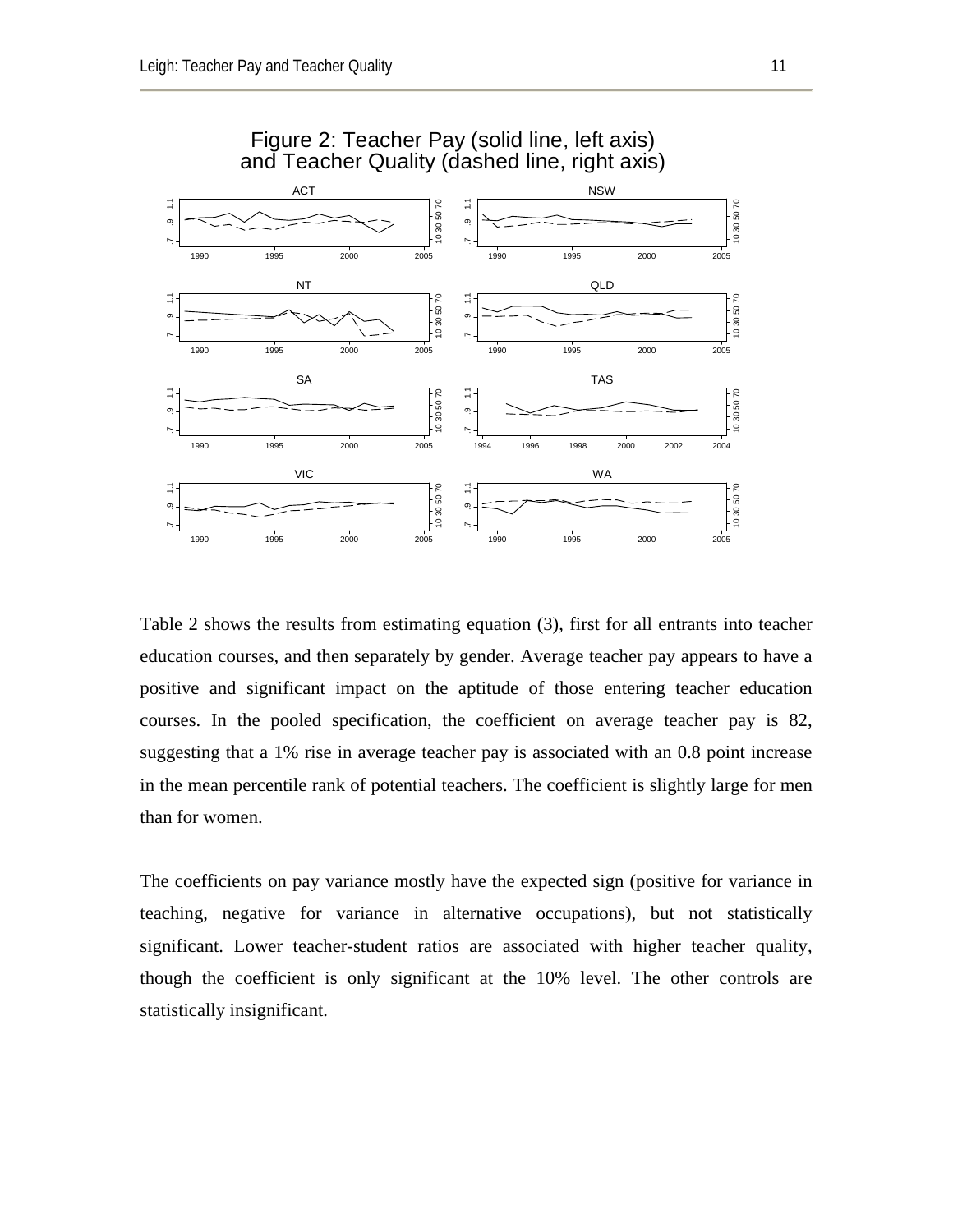| <b>Courses</b>                                                           |           |           |           |  |
|--------------------------------------------------------------------------|-----------|-----------|-----------|--|
| <b>Dependent Variable: Average Percentile Rank of Potential Teachers</b> |           |           |           |  |
|                                                                          | (1)       | (2)       | (3)       |  |
|                                                                          | All       | Men       | Women     |  |
| <b>Relative Teacher Pay</b>                                              | 81.596*** | 91.480*** | 77.226*** |  |
|                                                                          | [20.258]  | [24.590]  | [19.025]  |  |
| <b>IQR</b> in Teaching                                                   | 8.079     | 5.674     | 7.67      |  |
|                                                                          | [8.553]   | [9.063]   | [8.457]   |  |
| <b>IQR</b> in Alternative Occupations                                    | $-7.813$  | 6.95      | $-11.106$ |  |
|                                                                          | [18.240]  | [18.535]  | [18.180]  |  |
| <b>Student-Teacher Ratio</b>                                             | $-3.540*$ | $-3.386$  | $-3.547*$ |  |
|                                                                          | [1.721]   | [2.100]   | [1.572]   |  |
| <b>Relative Number of University</b>                                     |           |           |           |  |
| Places in Teacher Education                                              | 20.729    | $-202.5$  | $-2.484$  |  |
|                                                                          | [35.078]  | [118.604] | [30.401]  |  |
| <b>Unemployment Rate</b>                                                 | 0.009     | 1.407     | $-0.261$  |  |
|                                                                          | [1.723]   | [1.309]   | [1.797]   |  |
| Female                                                                   | 1.721     |           |           |  |
|                                                                          | [2.711]   |           |           |  |
| State and Year Fixed Effects?                                            | Yes       | Yes       | Yes       |  |
| R-squared                                                                | 0.65      | 0.68      | 0.67      |  |

### **Table 2: Teacher Pay and Percentile Rank of Entrants into Teacher Education Courses**

Note: All estimates are weighted by the number of entrants into teacher education courses in a given state and year. Robust standard errors, clustered at the state level, in parentheses. \*, \*\* and \*\*\* denote statistical significance at the 10%, 5% and 1% levels respectively.

One possible concern is the point at which Year 12 students observe teaching wages. As discussed above, the specifications in Table 2 are based upon salary surveys conducted each April, which are then matched to university entry decisions made in January (this is done on the basis that salaries are unlikely to have changed between January and April). However, it might be the case that it is more appropriate to match university entrance decisions in January to salary information collected the previous April. Table 3 therefore shows the results from a specification in which salary measures are lagged by one year. In addition, I also lag the average student-teacher ratio, so the equation to be estimated is:

$$
\overline{TER}_{st}^{TCH} = \alpha + \beta_1 \frac{\overline{W}_{st-1}^{TCH}}{\overline{W}_{st-1}^{ALT}} + \beta_2 \frac{W75_{st-1}^{TCH}}{W25_{st-1}^{TCH}} + \beta_3 \frac{W75_{st-1}^{ALT}}{W25_{st-1}^{ALT}} + \beta_4 \overline{ClassSize}_{st-1} + \beta_5 \frac{Places_{st}^{TCH}}{Places_{st}^{ALT}} + \beta_6 Unemp_{st} + \beta_7 Female_{st} + \delta_s + \gamma_t + \varepsilon_{st}
$$
\n(4)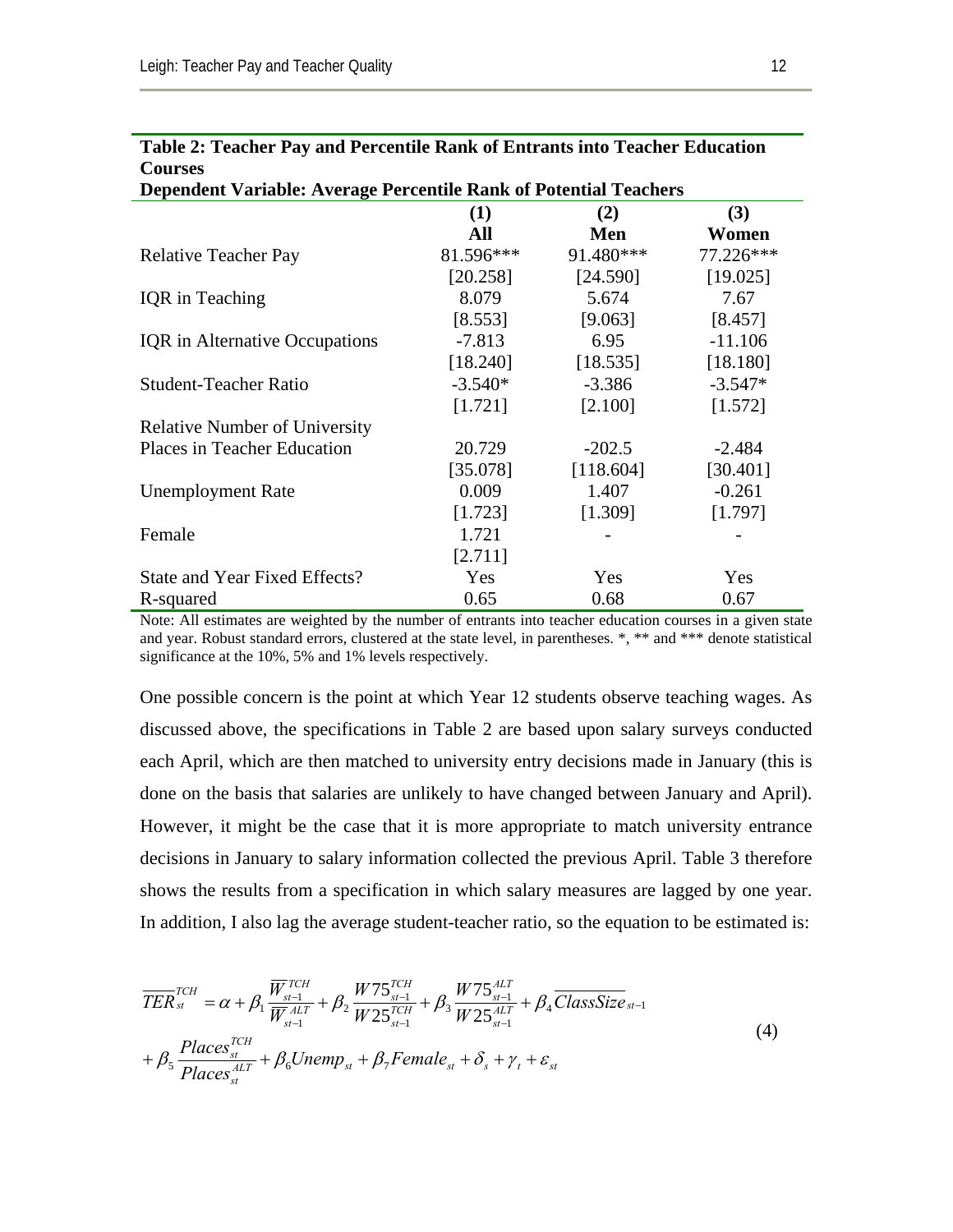This adjustment does not make any substantial difference to the magnitude of the relative pay coefficient, which is 80 (still statistically significant at the 1% level). However, in this specification the magnitude of the relative pay coefficient is similar for men and women. Some of the pay dispersion measures are also statistically significant, with the interquartile range in teaching being positive and significant (at the 10%) level for men, and the interquartile range in alternative occupations negative and significant (at the 5% level) for all entrants, and for women.

| Table 3: Lagged Teacher Pay and Percentile Rank of Entrants into Teacher |             |           |             |  |
|--------------------------------------------------------------------------|-------------|-----------|-------------|--|
| <b>Education Courses</b>                                                 |             |           |             |  |
| <b>Dependent Variable: Average Percentile Rank of Potential Teachers</b> |             |           |             |  |
|                                                                          | (1)         | (2)       | (3)         |  |
|                                                                          | All         | Men       | Women       |  |
| Relative Teacher Pay (t-1)                                               | 80.152***   | 78.905*** | 79.569***   |  |
|                                                                          | [8.051]     | [12.887]  | [8.744]     |  |
| IQR in Teaching $(t-1)$                                                  | 11.678      | 12.488*   | 11.458      |  |
|                                                                          | [7.613]     | [5.785]   | [8.044]     |  |
| IQR in Alternative Occupations (t-1)                                     | $-22.317**$ | $-8.713$  | $-25.744**$ |  |
|                                                                          | [8.889]     | [10.339]  | [8.420]     |  |
| Student-Teacher Ratio (t-1)                                              | $-2.638$    | $-2.169$  | $-2.690*$   |  |
|                                                                          | [1.564]     | [2.283]   | [1.315]     |  |
| <b>Relative Number of University Places</b>                              |             |           |             |  |
| in Teacher Education                                                     | 26.863      | $-97.257$ | 4.076       |  |
|                                                                          | [37.188]    | [131.878] | [45.567]    |  |
| <b>Unemployment Rate</b>                                                 | 0.33        | 1.638     | 0.034       |  |
|                                                                          | [1.831]     | [1.600]   | [1.823]     |  |
| Female                                                                   | 1.33        |           |             |  |
|                                                                          | [2.659]     |           |             |  |
| State and Year Fixed Effects?                                            | Yes         | Yes       | Yes         |  |
| R-squared                                                                | 0.64        | 0.65      | 0.66        |  |

Note: All estimates are weighted by the number of entrants into teacher education courses in a given state and year. Robust standard errors, clustered at the state level, in parentheses. \*, \*\* and \*\*\* denote statistical significance at the 10%, 5% and 1% levels respectively.

Since the university entrance score dataset contains the full universe of teacher entrance scores, it is also possible to estimate the equation at different points in the teacher aptitude distribution. Since the data are collapsed into state-year-sex cells, these effects are not estimated using quantile regressions, but instead by calculating for each stateyear-sex cell the percentile rank of the teacher at the 10th percentile, 20th percentile, etc.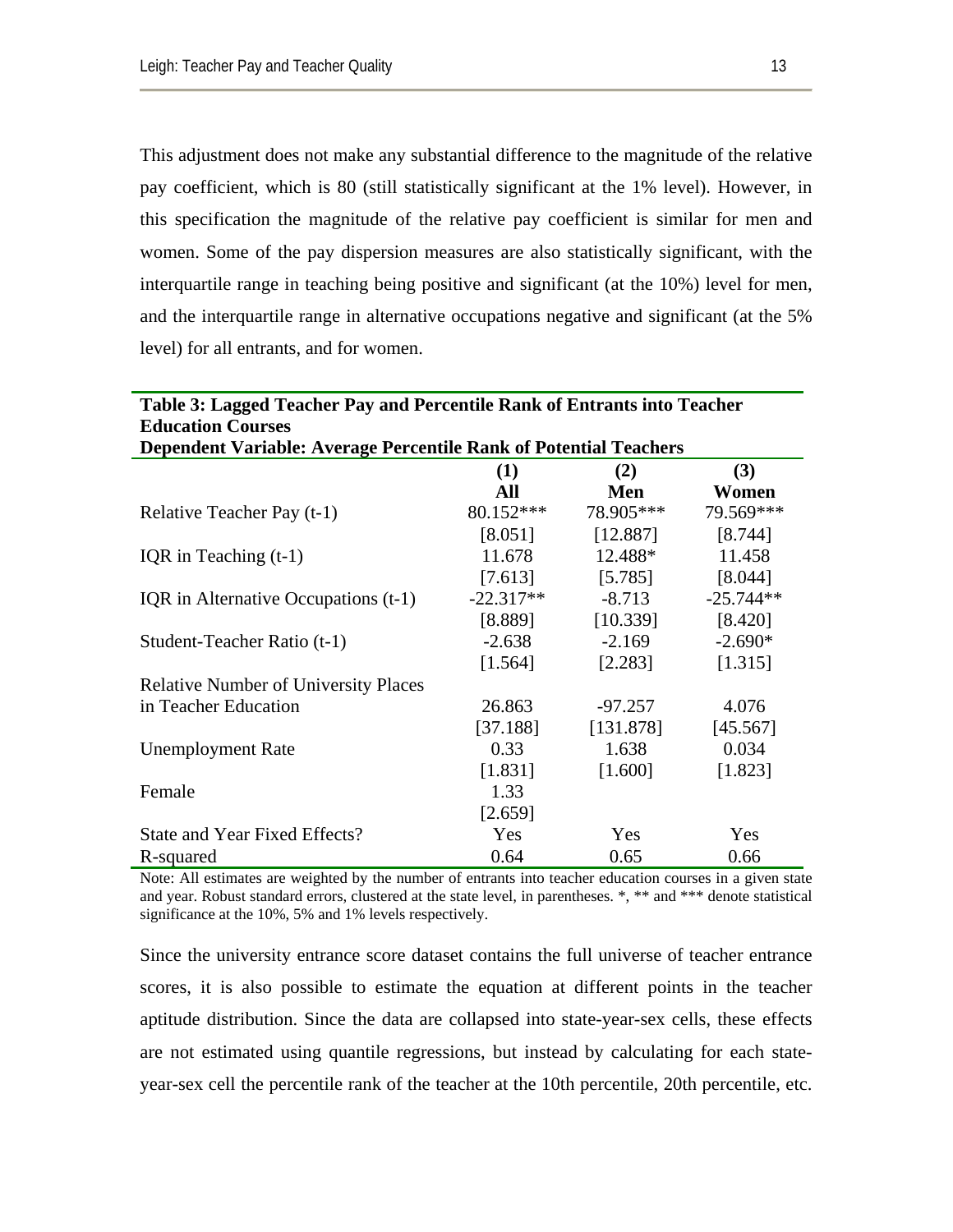Whereas estimating equation (3) provided an estimate of how teacher pay affected the tertiary entrance rank of the average teacher, the focus is now on how teacher pay affects the rank of the bottom decile of teachers, second decile of teachers, and so on. For example, equation (5) shows the estimating equation where the dependent variable is the rank of the student at the 10th percentile.

$$
P10(TER)_{st}^{TCH} = \alpha + \beta_1 \frac{\overline{W}_{st-1}^{TCH}}{\overline{W}_{st-1}^{ALT}} + \beta_2 \frac{W75_{st-1}^{TCH}}{W25_{st-1}^{TCH}} + \beta_3 \frac{W75_{st-1}^{ALT}}{W25_{st-1}^{ALT}} + \beta_4 \overline{ClassSize}_{st-1}
$$
  
+  $\beta_5 \frac{Places_{st}^{TCH}}{Places_{st}^{ALT}} + \beta_6 Unemp_{st} + \beta_7 Female_{st} + \delta_s + \gamma_t + \varepsilon_{st}$  (5)

Table 4 shows the results of this estimation, with Panel A depicting P10, P20, P30, P40, and P50, and Panel B depicting P60, P70, P80, P90, and P95. The effect of average teacher pay is not significant at the bottom (P10) and the top (P95), and is strongest at the 60th percentile. The magnitude of the coefficient at P60 is 132, suggesting that a 1% increase in average teacher pay would raise the percentile rank of a student at the 60th percentile by 1.3 points. Pay dispersion measures are statistically insignificant in all specifications. The student-teacher ratio is negative and statistically significant for P80– P95: to the extent that smaller classes attract better teachers, this effect appears to operate by attracting teachers at the top of the distribution.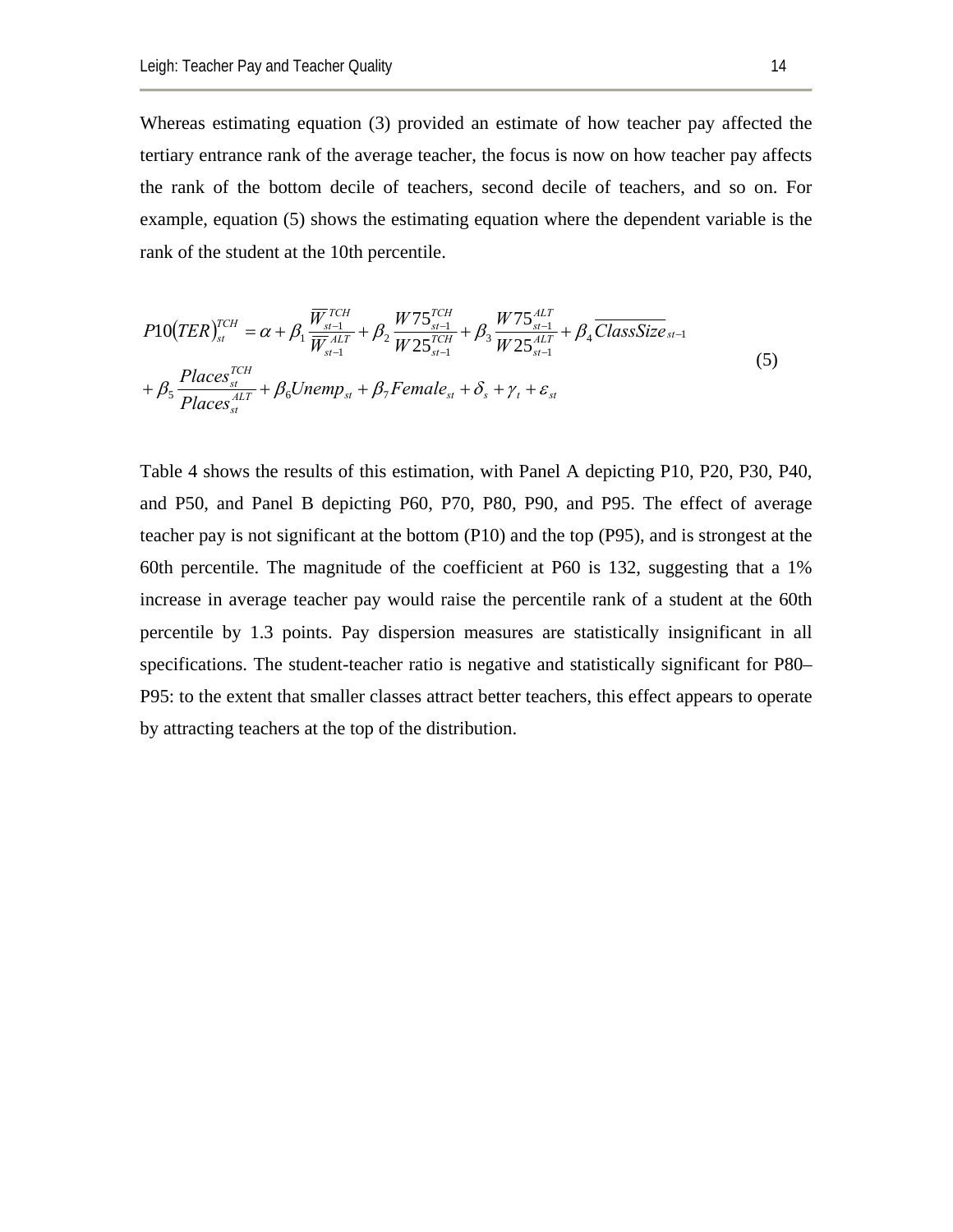| Table 4: Teacher Pay and Percentile Rank of Entrants into Teacher Education Courses<br>Dependent Variable: Percentile Rank of Potential Teachers at Various Percentiles |            |                 |            |             |             |
|-------------------------------------------------------------------------------------------------------------------------------------------------------------------------|------------|-----------------|------------|-------------|-------------|
| <b>Panel A: P10-P50</b>                                                                                                                                                 |            |                 |            |             |             |
|                                                                                                                                                                         | (1)        | (2)             | (3)        | (4)         | (5)         |
|                                                                                                                                                                         | <b>P10</b> | P <sub>20</sub> | <b>P30</b> | <b>P40</b>  | <b>P50</b>  |
| Relative Teacher Pay                                                                                                                                                    | 15.18      | 47.827**        | 72.502**   | 99.331***   | 126.729***  |
|                                                                                                                                                                         | [14.001]   | [17.180]        | [22.094]   | [25.825]    | [28.111]    |
| IQR in Teaching                                                                                                                                                         | 1.256      | 4.275           | 6.09       | 8.82        | 11.1        |
|                                                                                                                                                                         | [5.290]    | [7.334]         | [8.412]    | [9.263]     | [10.966]    |
| IQR in Alternative Occupations                                                                                                                                          | $-6.867$   | $-7.999$        | $-10.768$  | $-6.813$    | $-7.335$    |
|                                                                                                                                                                         | [13.774]   | [16.334]        | [19.056]   | [20.875]    | [23.381]    |
| <b>Student-Teacher Ratio</b>                                                                                                                                            | $-0.367$   | $-1.83$         | $-2.633$   | $-3.103$    | $-4.332$    |
|                                                                                                                                                                         | [1.092]    | [1.337]         | [1.729]    | [2.062]     | [2.539]     |
| Relative Number of University                                                                                                                                           |            |                 |            |             |             |
| Places in Teacher Education                                                                                                                                             | $-24.046$  | 1.046           | 10.713     | 16.16       | 22.069      |
|                                                                                                                                                                         | [28.141]   | [37.657]        | [41.604]   | [44.075]    | [40.851]    |
| <b>Unemployment Rate</b>                                                                                                                                                | 0.363      | 0.368           | 0.536      | 0.265       | 0.443       |
|                                                                                                                                                                         | [0.852]    | [1.211]         | [1.503]    | [1.737]     | [2.332]     |
| Female                                                                                                                                                                  | 2.197      | 1.356           | 1.665      | 1.936       | 2.263       |
|                                                                                                                                                                         | [2.090]    | [2.900]         | [3.313]    | [3.493]     | [3.233]     |
| State and Year Fixed Effects?                                                                                                                                           | Yes        | Yes             | Yes        | Yes         | Yes         |
| R-squared                                                                                                                                                               | 0.38       | 0.55            | 0.63       | 0.66        | 0.64        |
| <b>Panel B: P60-P95</b>                                                                                                                                                 |            |                 |            |             |             |
|                                                                                                                                                                         | <b>P60</b> | <b>P70</b>      | <b>P80</b> | <b>P90</b>  | P95         |
| Relative Teacher Pay                                                                                                                                                    | 132.383*** | 130.702***      | 112.455*** | 59.270***   | 22.629      |
|                                                                                                                                                                         | [28.861]   | [33.943]        | [25.799]   | [14.737]    | [14.346]    |
| IQR in Teaching                                                                                                                                                         | 13.967     | 13.246          | 12.505     | 7.386       | 0.853       |
|                                                                                                                                                                         | [11.086]   | [12.721]        | [12.652]   | [8.327]     | [5.085]     |
| IQR in Alternative Occupations                                                                                                                                          | $-7.437$   | $-14.978$       | $-16.041$  | 0.71        | 2.28        |
|                                                                                                                                                                         | [27.926]   | [30.628]        | [26.915]   | [5.656]     | [8.876]     |
| <b>Student-Teacher Ratio</b>                                                                                                                                            | $-4.422$   | $-5.065$        | $-6.249**$ | $-5.948***$ | $-4.195***$ |
|                                                                                                                                                                         | [2.630]    | [2.896]         | [1.905]    | [1.297]     | [0.901]     |
| Relative Number of University                                                                                                                                           |            |                 |            |             |             |
| Places in Teacher Education                                                                                                                                             | 18.903     | 51.494          | 54.149     | 51.305      | 56.930*     |
|                                                                                                                                                                         | [52.516]   | [53.490]        | [45.797]   | [29.759]    | [24.927]    |
| <b>Unemployment Rate</b>                                                                                                                                                | $-0.234$   | $-0.272$        | $-0.83$    | $-0.455$    | 0.042       |
|                                                                                                                                                                         | [2.419]    | [2.809]         | [2.621]    | [1.977]     | [0.787]     |
| Female                                                                                                                                                                  | 2.995      | 1.403           | 1.353      | 1.644       | 0.852       |
|                                                                                                                                                                         | [3.915]    | [3.930]         | [3.407]    | [2.079]     | [1.609]     |
| State and Year Fixed Effects?                                                                                                                                           | Yes        | Yes             | Yes        | Yes         | Yes         |
| R-squared                                                                                                                                                               | 0.67       | 0.64            | 0.65       | 0.61        | 0.6         |

Note: All estimates are weighted by the number of entrants into teacher education courses in a given state and year. Robust standard errors, clustered at the state level, in parentheses. \*, \*\* and \*\*\* denote statistical significance at the 10%, 5% and 1% levels respectively.

To see the effect of teacher pay across the full distribution, I re-estimate equation (5) for every percentile, and plot the coefficients for relative pay and pay variance in Figures 3 and 4, with dashed lines denoting the 95% confidence intervals.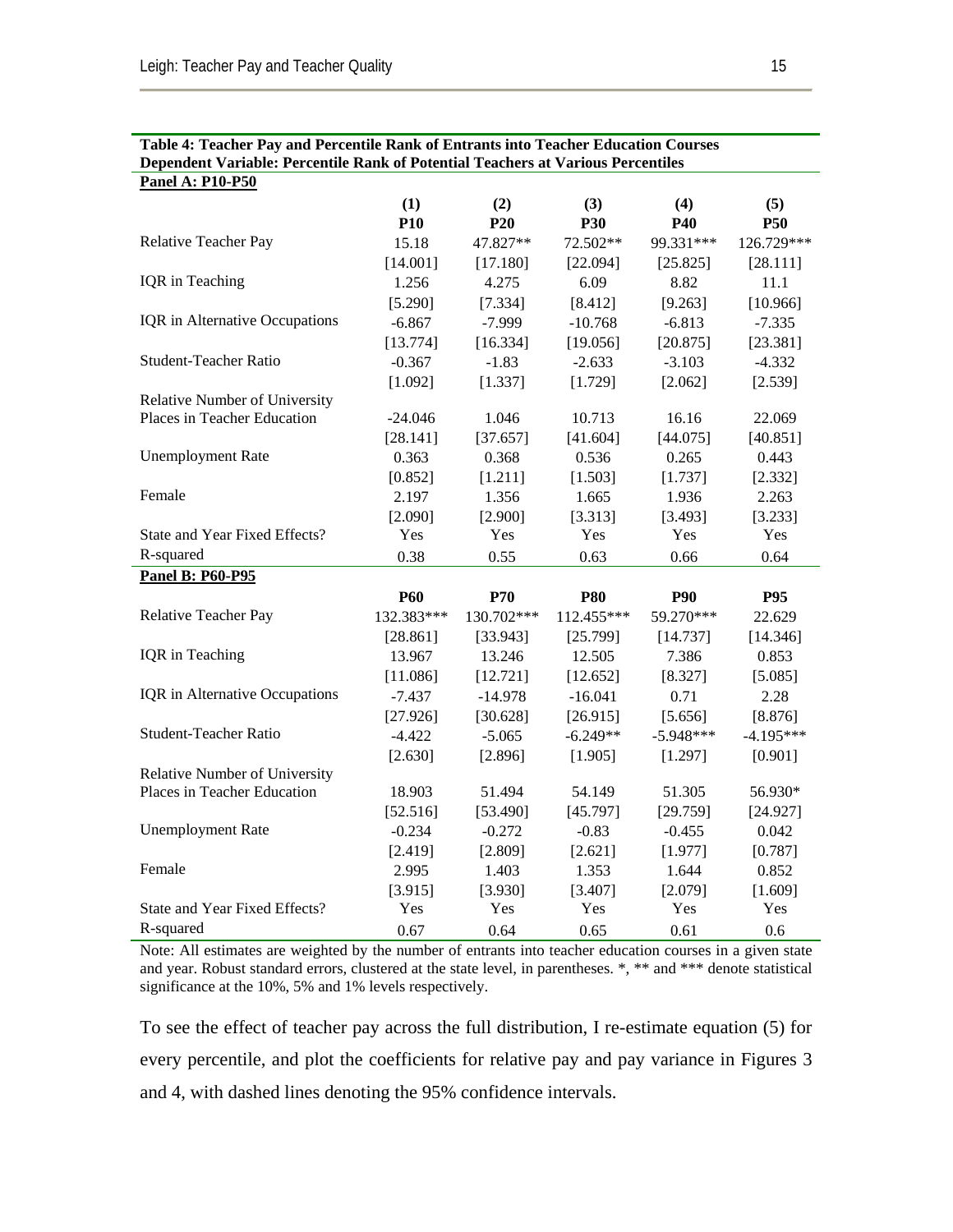

Figure 3: Marginal Effect of Relative Teacher Pay by Percentile

Note: Graph shows the point estimates and associated standard errors on the relative pay measure. Calculated by separately estimating equation 5 one hundred times, with the dependent variables P1–P99.

Dashed lines denote 95% confidence interval Figure 4: Marginal Effect of Teacher Pay Variance by Percentile



Note: Graph shows the point estimates and associated standard errors for teacher IQR. Calculated by separately estimating equation 5 one hundred times, with the dependent variables P1–P99.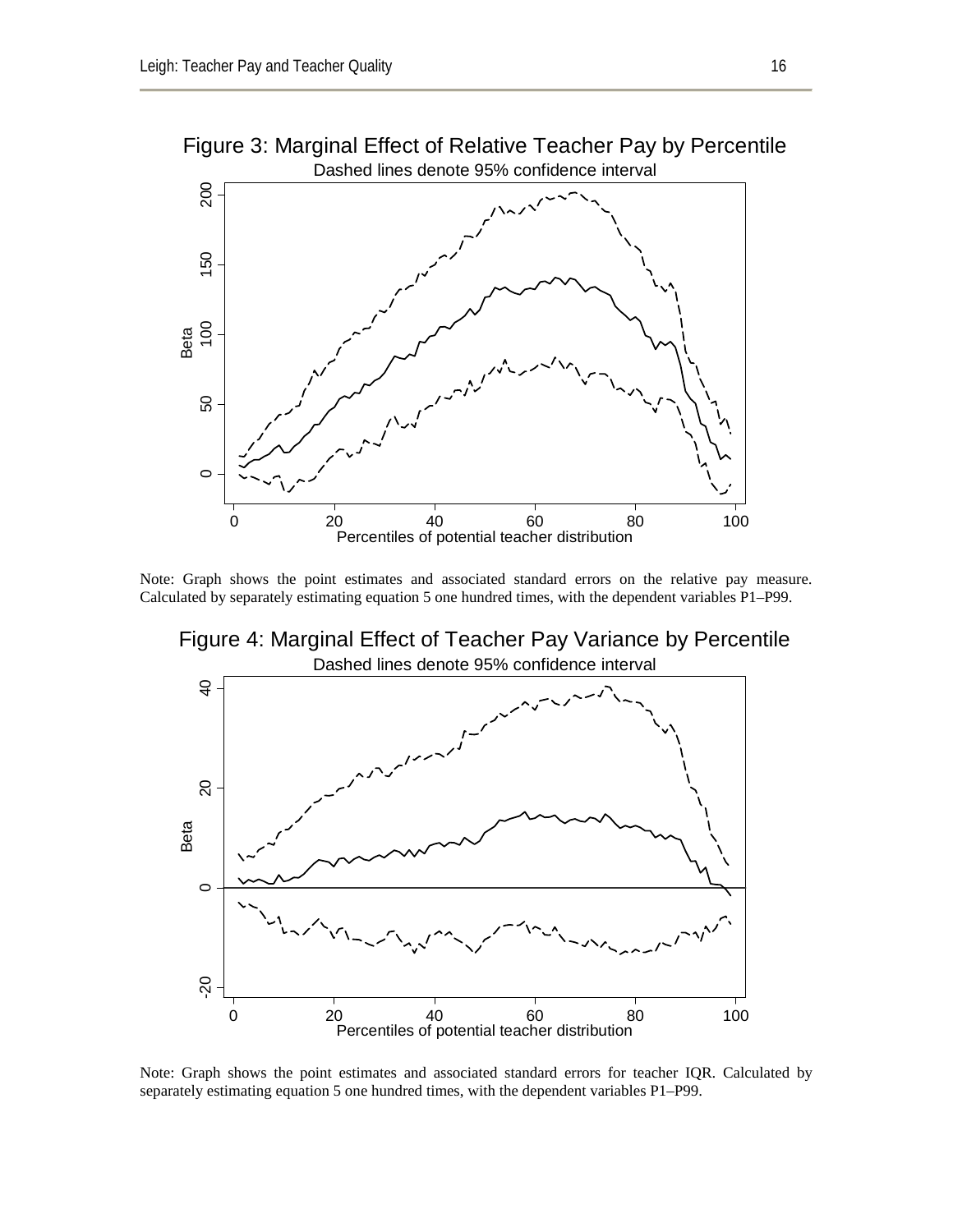Finally, Table 5 shows the results from three robustness checks. Since the fluctuations in aptitude and pay are greatest in the Northern Territory, the first column drops it from the regression. Since the previous regressions are all weighted by the number of potential teachers, and the Northern Territory has the smallest population of any Australian state or territory, this makes only a modest difference to the relative teacher pay coefficient, reducing it to 72 (statistically significant at the 5% level).

The second and third columns of Table 5 break the sample into two time periods, 1989- 1996, and 1997-2003. In both specifications, the coefficient on relative teacher pay is positive and statistically significant at the 10% level. However, the magnitude of the coefficient is substantially lower in the later period, raising the possibility that the payaptitude relationship might have weakened in recent years.

| <b>Table 5: Robustness Checks</b>                                        |                |           |             |  |
|--------------------------------------------------------------------------|----------------|-----------|-------------|--|
| <b>Dependent Variable: Average Percentile Rank of Potential Teachers</b> |                |           |             |  |
|                                                                          | (1)            | (2)       | (3)         |  |
|                                                                          | <b>Drop NT</b> | 1989-1996 | 1997-2003   |  |
| <b>Relative Teacher Pay</b>                                              | 71.743**       | 73.391*   | 23.775*     |  |
|                                                                          | [23.345]       | [31.964]  | [10.686]    |  |
| <b>IQR</b> in Teaching                                                   | 0.895          | 3.274     | 15.567      |  |
|                                                                          | [9.526]        | [7.871]   | [15.346]    |  |
| <b>IQR</b> in Alternative Occupations                                    | 15.142         | $-2.824$  | $-11.388$   |  |
|                                                                          | [11.012]       | [23.242]  | [13.517]    |  |
| <b>Student-Teacher Ratio</b>                                             | $-3.377**$     | $-1.864$  | $-7.795**$  |  |
|                                                                          | [1.348]        | [1.254]   | [2.949]     |  |
| <b>Relative Number of University</b>                                     |                |           |             |  |
| <b>Places in Teacher Education</b>                                       | 26.195         | 38.436    | $-13.883$   |  |
|                                                                          | [42.942]       | [38.248]  | [48.265]    |  |
| <b>Unemployment Rate</b>                                                 | 1.006          | 0.657     | $-4.601***$ |  |
|                                                                          | [1.848]        | [2.330]   | [1.289]     |  |
| Female                                                                   | 1.424          | 0.793     | 3.358       |  |
|                                                                          | [3.098]        | [3.076]   | [3.504]     |  |
| State and Year Fixed Effects?                                            | Yes            | Yes       | Yes         |  |
| R-squared                                                                | 0.69           | 0.69      | 0.81        |  |

Note: All estimates are weighted by the number of entrants into teacher education courses in a given state and year. Robust standard errors, clustered at the state level, in parentheses. \*, \*\* and \*\*\* denote statistical significance at the 10%, 5% and 1% levels respectively.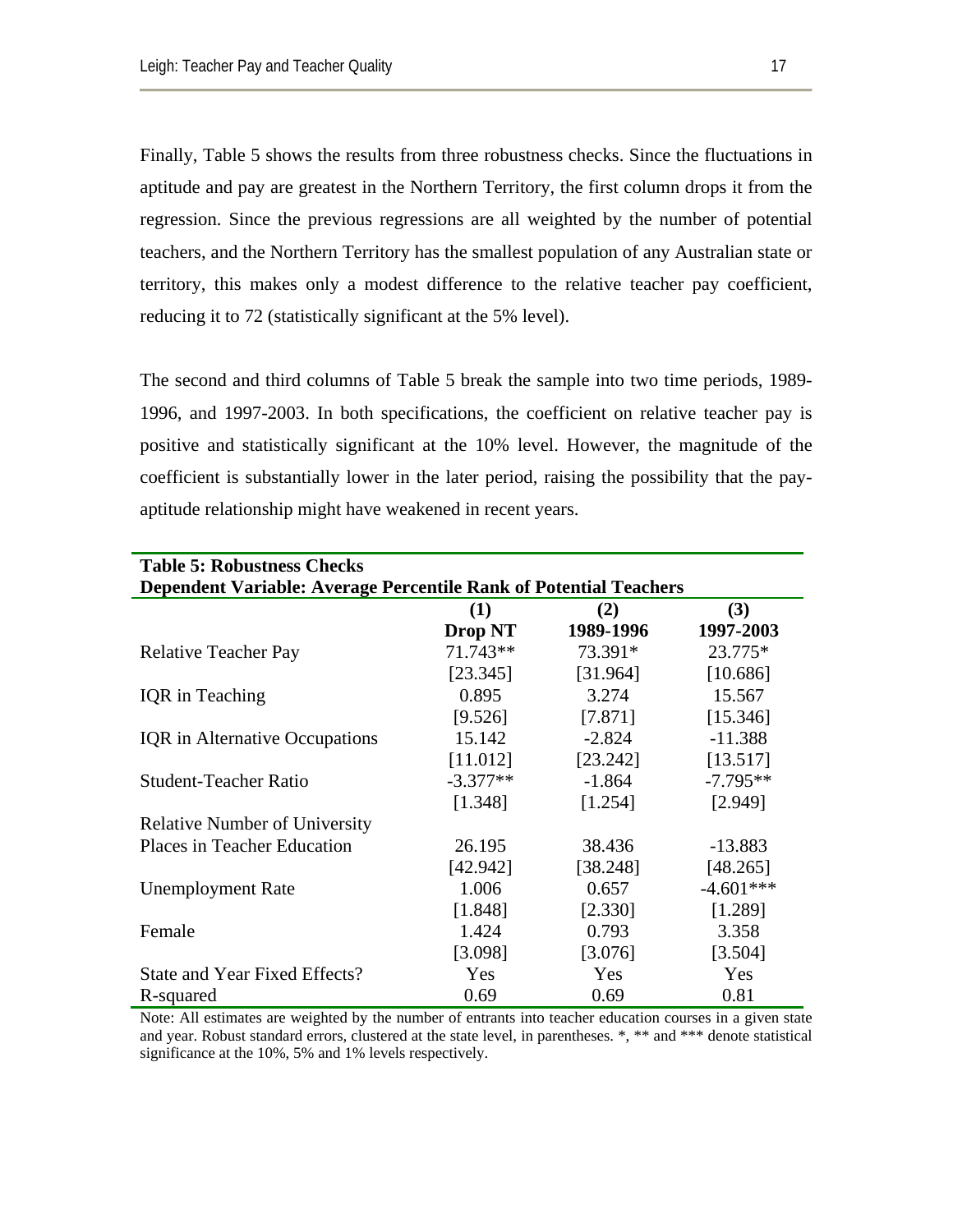#### **5. Conclusion**

Combining two rich datasets – on the test scores for students entering universities, and on graduate salaries – I estimate the impact of salary variation within Australian states on the aptitude of potential teachers. The relationship between average pay and teacher quality is positive and significant: a 1% rise in teacher pay (relative to other occupations requiring a college degree) is associated with a 0.8 point rise in the average percentile rank of potential teachers. In lagged specifications, I also find some evidence that an increase in pay dispersion boosts the quality of potential teachers.

How might a given change in average teacher pay or pay dispersion affect the distribution of potential teachers? To see this, Figure 5 simulates a 5% pay rise for all new teachers. Note that this is a 5% rise in the pay of teachers *relative to other graduates*, so in reality such a reform would probably require a nominal increase in teacher pay in a single year that was closer to 10%. The estimates in Figure 5 are based on the coefficient estimates depicted in Figure 3, which allow the impact of average pay to have a different impact at each point in the aptitude distribution. The dashed line shows the kernel density estimate of the new distribution, with fewer teachers below the median, and more teachers above the median.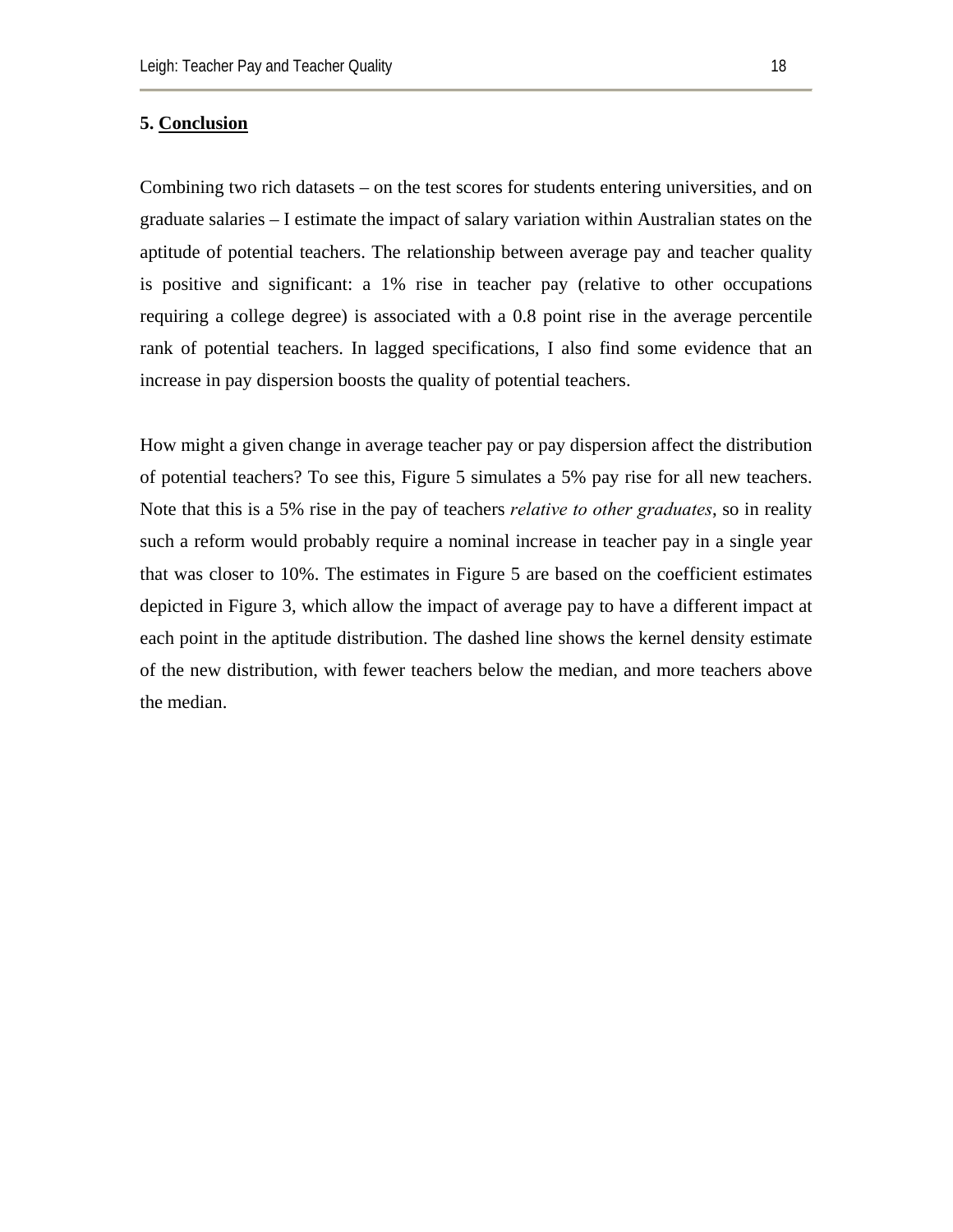

Next, I simulate a different policy reform, with the same total cost as the reform shown in Figure 5. Here, the pay of the top quartile is increased by 20%, while keeping the pay of the bottom three quartiles constant (relative to other graduates). This reform has two effects: first, it raises average pay by 5%, and second, it increases the interquartile range by 20%. The simulation in Figure 6 therefore combines the coefficient estimates in both Figures 3 and 4. Given that the estimates in Figure 4 are not statistically significant, this should be regarded as suggestive only – but the estimates in Figure 6 do indicate a greater increase in teacher quality than for the across-the-board pay rise.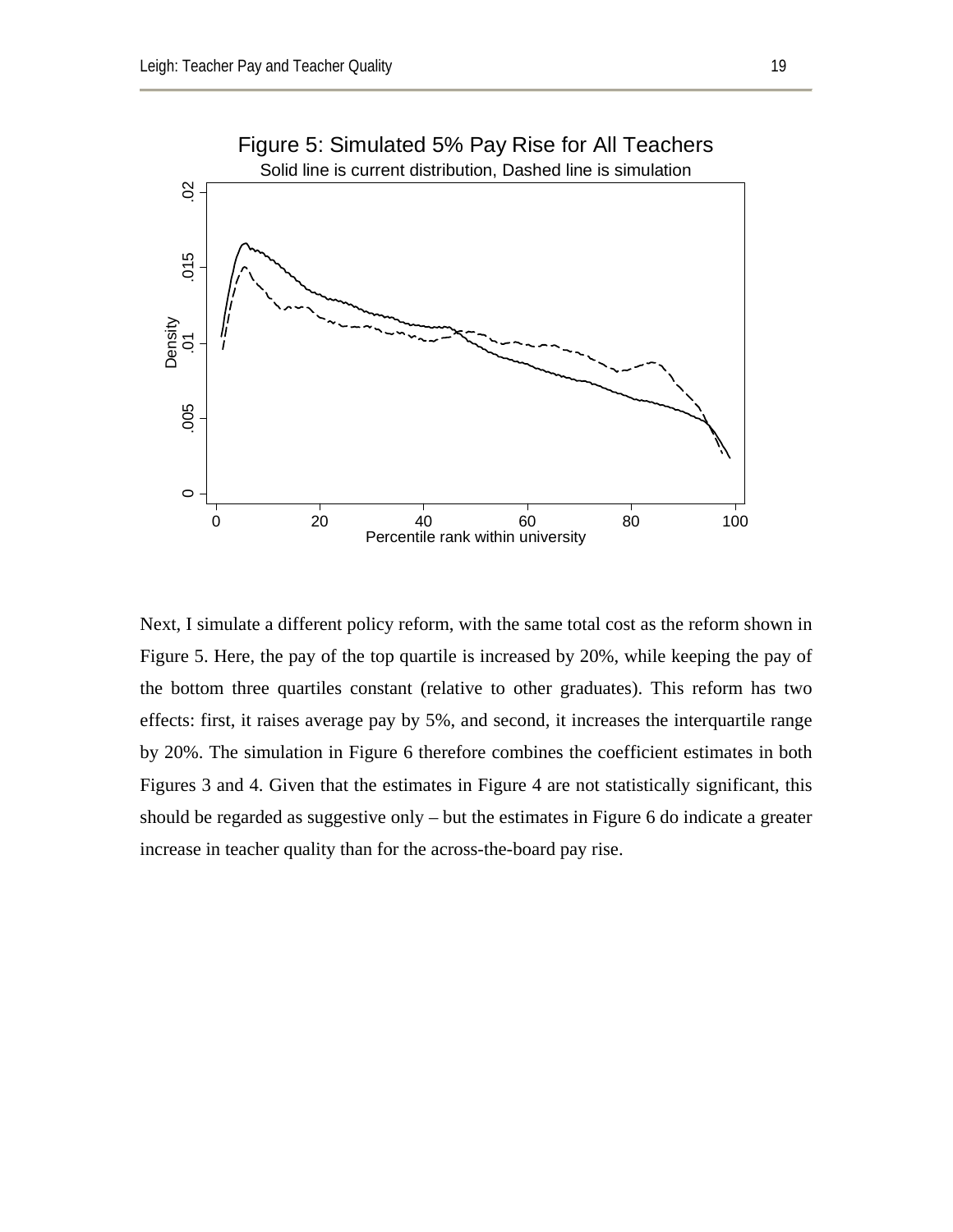

Finally, it should be emphasized that this paper focuses only on the effect of changes in teacher pay on the pool of potential teachers (ie. those who enroll in teacher education courses). Inevitably, some of those who enter teacher education courses will switch into other courses, drop out of university altogether, or graduate and enter a non-teaching occupation. Most likely, those who switch into other courses will be have higher test scores, in which case the estimates above probably overstate the impact on teacher quality of raising pay. On the flipside, those who drop out of teacher education courses and those who enter alternative occupations may be those with lower test scores, in which case the exercise above may be an underestimate of the true impact of pay on quality. Nonetheless, the fact that those entering teacher education courses do appear to be responding to the incentives offered to current teachers indicates that changing the teacher salary structure is a promising way of improving the quality of the future teaching workforce.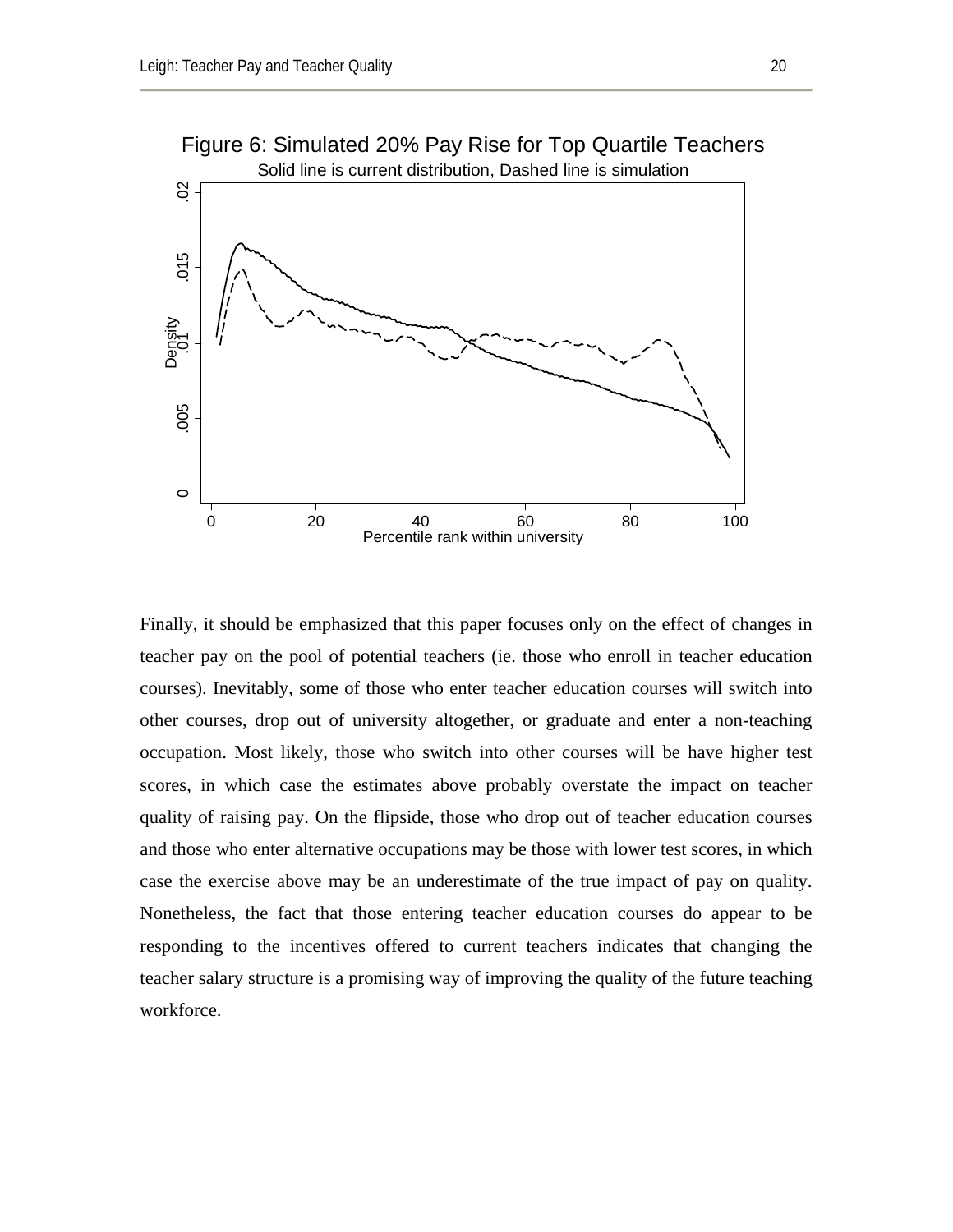# **Data Appendix**

# **University Entrance Data**

Entry into university courses in Australia is based solely upon statewide standardized tests. In November of each year, prospective students rank university courses and universities. When results from the standardized test are released in January, students typically have a short period in which to change their course and university preferences. The number of places in each course and university is determined by the federal and state governments.

Data are drawn from the Student Enrolment file maintained by the Department of Employment, Science and Training (DEST), which contains the course choice, institution, tertiary entrance rank (TER), and basic demographic information on every individual admitted into an Australian university between 1989–2003. For the years 2000–2003, the tertiary entrance rank is expressed in the dataset as a comparable Universities Admissions Index, but for prior years the scaling varies across universities and years. I took three scales to have been "reasonable": 0–100, 100–500, and 100–1000. Outlying scores were therefore dropped based on the following rules:

- (a) if the median TER was below 100, all scores over 100 were dropped
- (b) if the median TER was 100–500, all scores below 100 and above 500 were dropped
- (c) if the median TER was above 500, all scores below 100 were dropped
- (d) the university reported the same score for all students, all scores were dropped

I experimented with not applying rules (a), (b) and (c), and found that this made little difference to the results.

Lastly, the state of Queensland officially used Overall Position (OP) scores in some years. Since an increase in the OP score denotes a fall in quality, it would be misleading to convert these scores into percentile rankings. The only university in the dataset that appears it might have reported OP scores to DEST is James Cook University in 1993. Given this uncertainty, I drop all students from James Cook University in that year.

The test scores in each university and year were then rescaled into percentile ranks, and those doing non-teaching courses were then dropped. Teaching courses were defined as courses with Field of Study codes 50101–50499 in 1989–2000, and those with Field of Education codes 70100–79999 in 2001–2003.

The relative number of teacher education places in a given state and year is the total number of university entrants beginning teacher education courses, divided by the number of entrants commencing all other courses.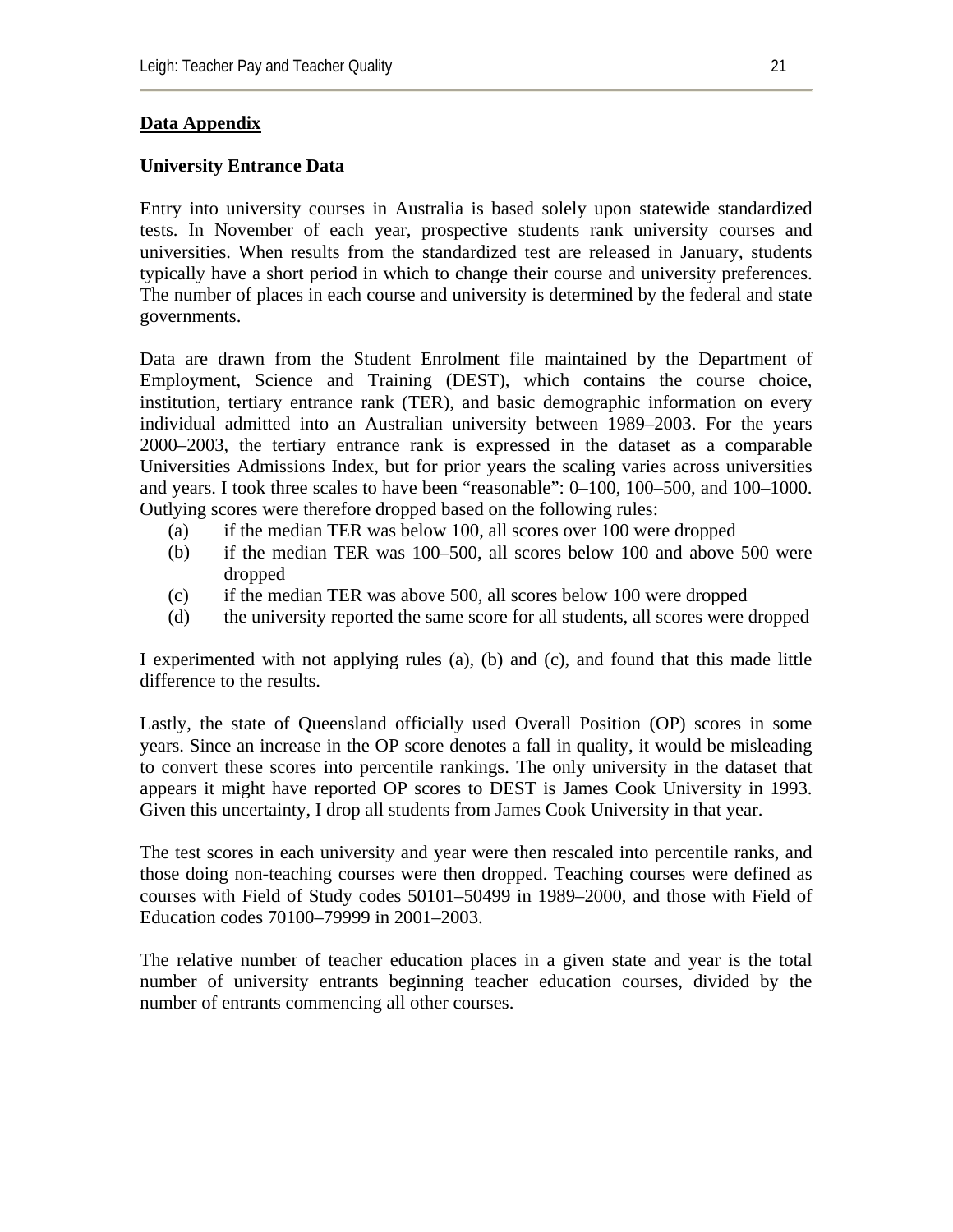### **Salary data**

Annual salaries are derived from the 1988-2003 Graduate Destination Surveys. I restrict the sample to those who have just graduated with a bachelor's degree or a diploma, and are working full-time. The number of full-time primary and secondary school teachers in the surveys averages 2,371 per year, while the number of full-time graduates working in other occupations averages 13,521 per year. When the data are collapsed into state/year cells, the number of teachers averages 296 (the range is from 9–1927), while the number of graduates in other occupations averages 1690 (ranging from 56–7673).

The Graduate Destination Surveys are conducted in April of each year, using a sample of individuals who completed college the previous year. Respondents are asked for their annual salary. Since most respondents graduated several months prior to the survey date, they are likely to have been hired as teachers in January or February. Salaries measured in April of a particular year are matched to the university entrance scores from January of the same year.

### **Unemployment rates**

Unemployment rates are drawn from Australian Bureau of Statistics, *Labour Force, Australia, Detailed*, Cat No 6291.0.55.001. Table 02: Labour force status by State.

### **Student-Teacher Ratio**

Student-teacher ratios are drawn from Australian Bureau of Statistics, *Schools: Australia*, Cat No 4221.0. In 1988, ratios are calculated by combining data in Tables 7 and 18, and in 1989 from Tables 7 and 18. In subsequent years, the figures are listed in Table 18 (1990-92), Table 20 (1993-94), Table 21 (1995-96), Table 55 (1997-99) and Table 54 (2000-03). The figures are student-teaching staff ratios in 1990-2001, and full-time equivalent student-teaching staff ratios in 1988-89 and 2002-03. They are a weighted average across primary and secondary schools, and across the government and nongovernment sectors.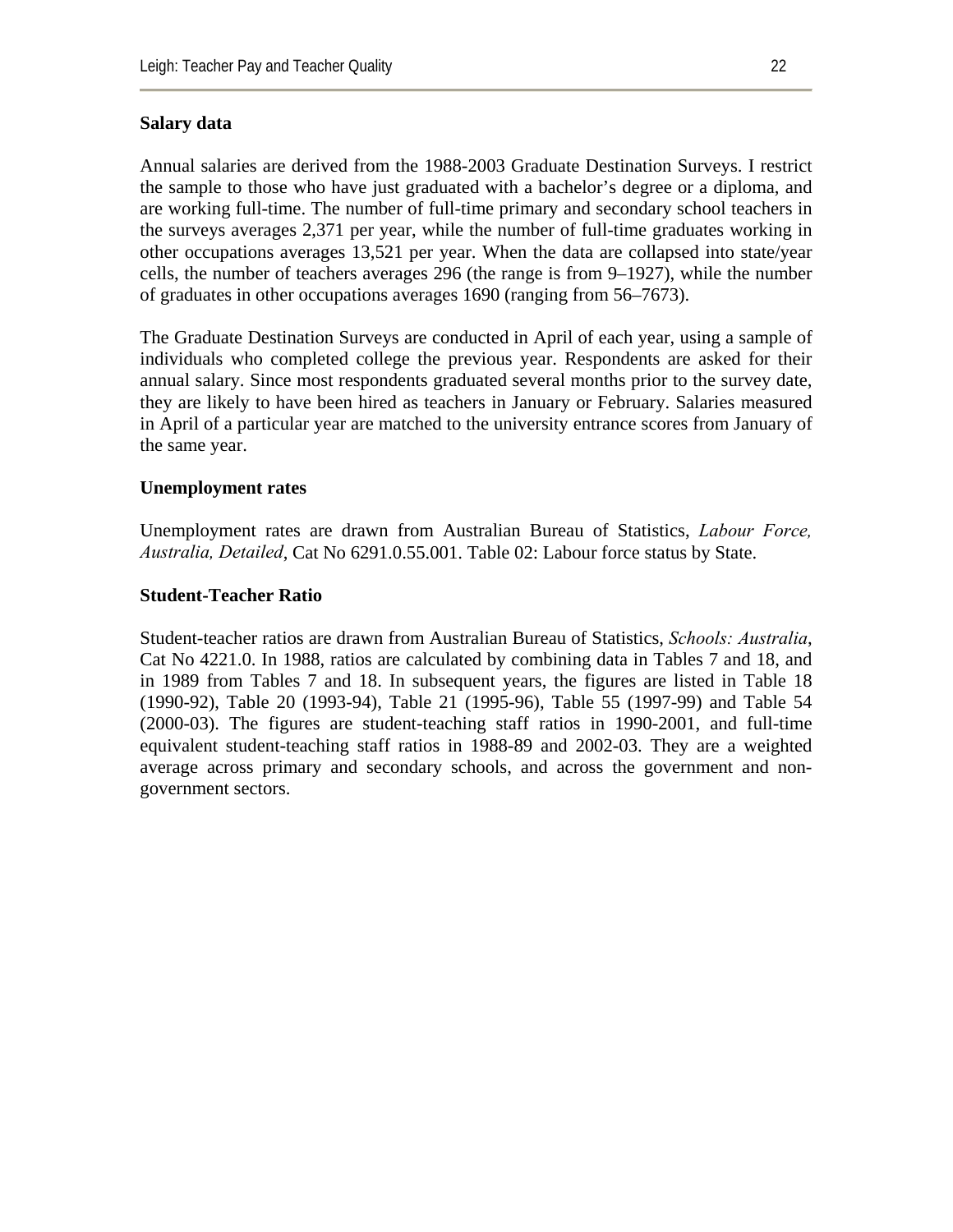#### **References**

Bacolod, Marigee P. 2001, "The Role of Alternative Opportunities in the Female Labor Market in Teacher Supply and Quality: 1940-1990". UCLA Department of Economics. Mimeo

Ballou, Dale. 2001. "Pay for performance in public and private schools", *Economics of Education Review* 20: 51–61

Ballou, Dale and Podgursky, Michael. 1995. "Recruiting Smarter Teachers" *Journal of Human Resources* 30(2): 326-338

Ballou, Dale and Podgursky, Michael. 1997. *Teacher Pay and Teacher Quality*. Kalamazoo, MI: Upjohn.

Bertrand, M., E. Duflo and S. Mullainathan. 2002. "How Much Should We Trust Differences-in-Differences Estimates?". NBER Working Paper 8841. Cambridge, MA: NBER

Betts, Julian. 1995. ''Does School Quality Matter? Evidence from the National Longitudinal Survey of Youth,'' *Review of Economics and Statistics* 77: 231–247.

Card, David, and Krueger, Alan B. 1992. ''Does School Quality Matter? Returns to Education and the Characteristics of Public Schools in the United States,'' *Journal of Political Economy* 100(1): 1–40

Chung, Tsung-Ping, Dolton, Peter and Tremayne, Andrew. 2004. "The Determinants of Teacher Supply: Time Series Evidence for the UK, 1962-2001", *mimeo*, Centre for Economic Performance, London School of Economics

Corcoran, Sean P., Evans, William N. and Schwab, 2004, Robert M. "Changing Labor Market Opportunities for Women and the Quality of Teachers, 1957-2000", *American Economic Review* 94(2)

Dolton, P. and van der Klaauw, W. 1999. "The turnover of teachers: A competing risks explanation", *Review of Economics and Statistics,* 81(3), 543-50.

Ehrenberg, Ronald G. and Brewer, Dominic J. 1994. "Do School and Teacher Characteristics Matter? Evidence from High School and Beyond", *Economics of Education Review* 13(1): 1-17

Ferguson, Ronald F. 1991. "Paying for Public Education: New Evidence on How and Why Money Matters." *Harvard Journal on Legislation* 28(2): 465-98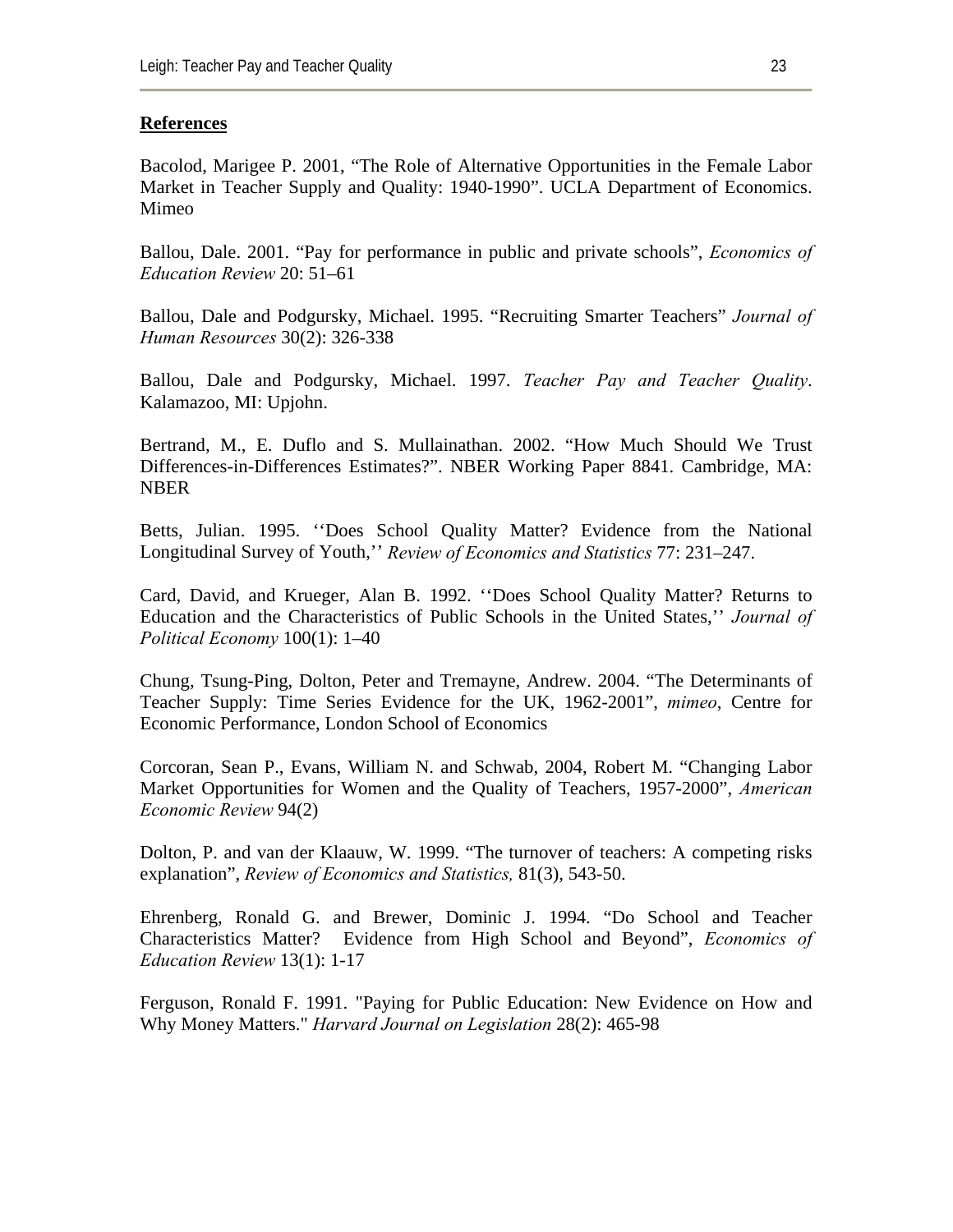Ferguson, Ronald F. and Ladd, Helen F. 1996. "How and Why Money Matters: An Analysis of Alabama Schools," in ed. Helen F. Ladd, *Holding Schools Accountable. Performance-Based Reform in Education,* Washington, D.C.: Brookings Institution.

Figlio, David. 1997. "Teacher Salaries and Teacher Quality". *Economics Letters* 55: 267- 271

Frijters, Paul, Shields, Michael A., and Wheatley-Price, Stephen. 2004. "To Teach or Not to Teach? Panel Data Evidence on the Quitting Decision. IZA Discussion Paper 1164. Bonn

Grogger, Jeff. 1996. ''School Expenditures and Post-Schooling Earnings: Evidence from High School and Beyond,'' *Review of Economics and Statistics* 78: 628–637.

Hanushek, Eric A. 1997. "Assessing the effects of school resources on student performance: An update." *Educational Evaluation and Policy Analysis* 19(2): 141-64.

Hanushek, E. A., Kain, J. F. and Rivkin, S. G. 1999. "Do higher salaries buy better teachers?" NBER Working paper 7082. Cambridge, MA

Hoxby, Caroline M. and Leigh, Andrew. 2004. "Pulled Away or Pushed Out? Explaining the Decline of Teacher Quality in the United States" *American Economic Review* 94(2): 236-240

Leigh, Andrew and Mead, Sara. 2005. *Lifting Teacher Performance*, Policy Report, Progressive Policy Institute, Washington DC

Leigh, Andrew and Ryan, Chris. 2005. "Teacher Aptitude in Australia", *forthcoming*

Loeb, Susanna and Page, Marianne. 2002. "Examining the Link Between Teacher Wages and Student Outcomes: The Importance of Alternative Labor Market Opportunities and Non-pecuniary Variation." *Review of Economics and Statistics*, 82(3), 393-408.

Marks, G. and Fleming, N. 1998. *Youth Earnings in Australia 1980-1994: A Comparison of Three Youth Cohorts*, Longitudinal Surveys of Australian Youth Research Report No. 8, Melbourne: ACER

Murnane, Richard J., John B. Willett, and Frank Levy. 1995. ''The Growing Importance of Cognitive Skills in Wage Determination,'' *Review of Economics and Statistics* 77: 251–266.

Rivkin, Steven G., Hanushek, Eric A., and Kain, John F. 2005. "Teachers, Schools, And Academic Achievement", *Econometrica* (forthcoming)

Rockoff, Jonah E. 2004. "The Impact of Individual Teachers on Student Achievement: Evidence from Panel Data", *American Economic Review*, 94(2): 247-252